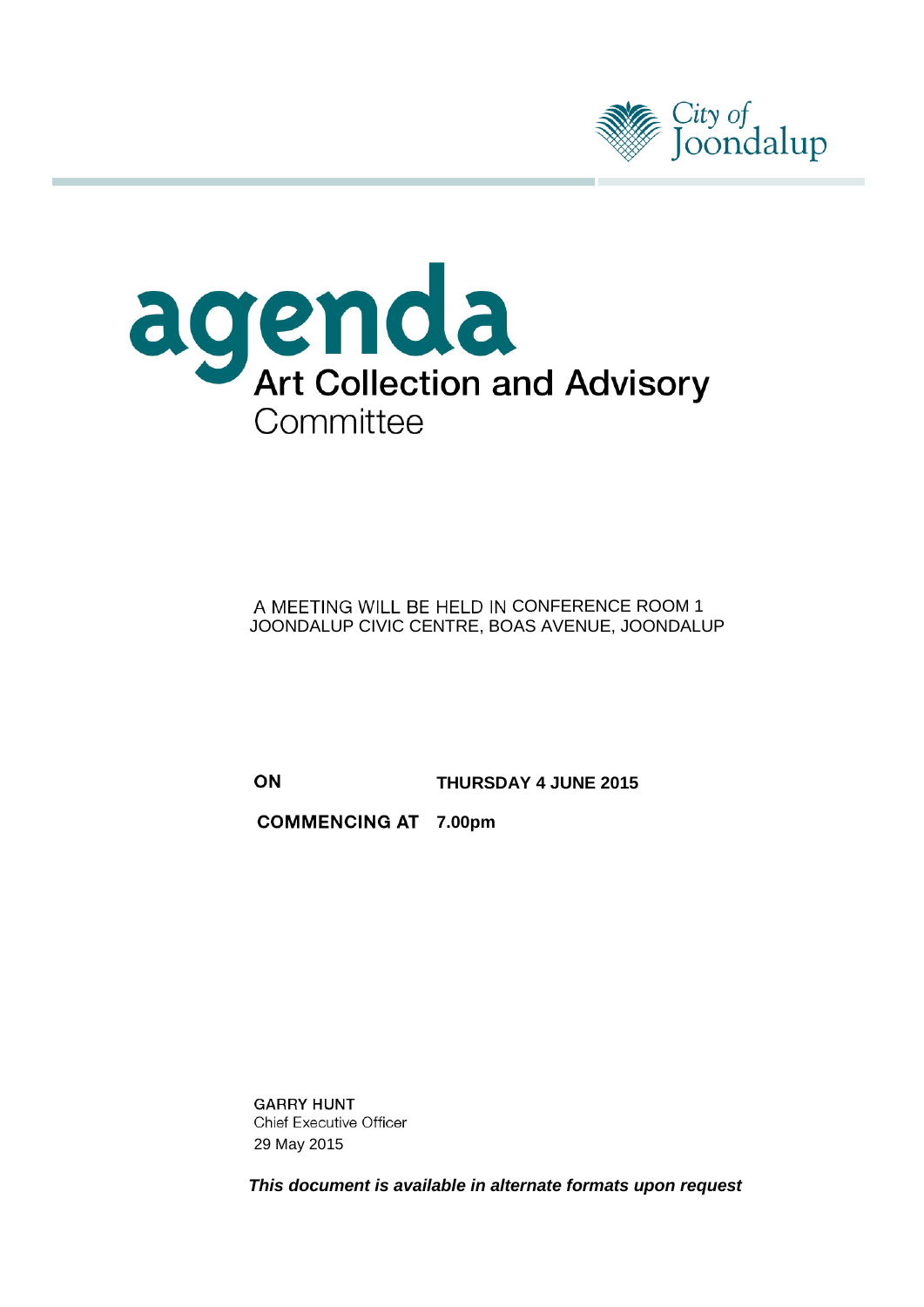### **PROCEDURES FOR PUBLIC QUESTION TIME**

The following procedures for the conduct of Public Question Time were adopted at the Council meeting held on 19 November 2013:

### **Questions asked verbally**

- 1 Members of the public are invited to ask questions at Committee Meetings.
- 2 Questions asked at an Ordinary Committee meeting must relate to a matter that affects the City of Joondalup. Questions asked at a Special meeting of the Committee must relate to the purpose for which the meeting has been called.
- 3 A register will be provided for those persons wanting to ask questions to enter their name. Persons will be requested to come forward in the order in which they are registered, and to give their name and full address.
- 4 Public question time will be limited to two minutes per member of the public, with a limit of two verbal questions per member of the public.
- 5 Statements are not to precede the asking of a question during public question time. Statements should be made during public statement time.
- 6 Members of the public are encouraged to keep their questions brief to enable everyone who desires to ask a question to have the opportunity to do so.
- 7 Public question time will be allocated a minimum of 15 minutes and may be extended in intervals of up to 10 minutes by resolution of the Committee, but the total time allocated for public questions to be asked and responses to be given is not to exceed 35 minutes in total. Public question time is declared closed following the expiration of the allocated time period, or earlier than such time where there are no further questions.
- 8 Questions are to be directed to the Presiding Member and shall be asked politely, in good faith, and are not to be framed in such a way as to reflect adversely or be defamatory on a particular Elected Member or City employee. The Presiding Member shall decide to:
	- accept or reject any question and his/her decision is final
	- nominate a member of the Committee and/or City employee to respond to the question or
	- take a question on notice. In this case a written response will be provided as soon as possible, and included in the agenda of the next Committee meeting.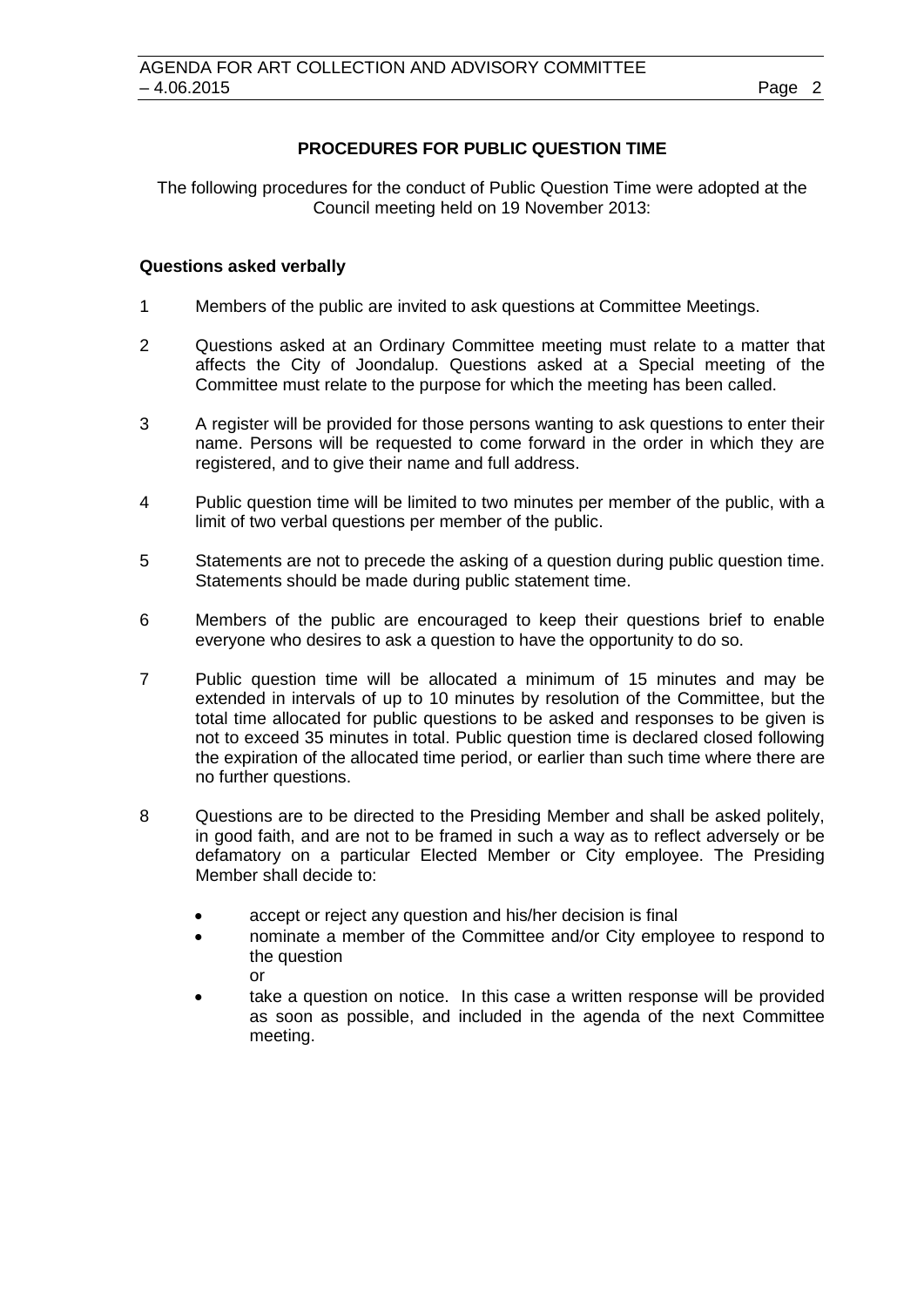- 9 Where an Elected Member is of the opinion that a member of the public is:
	- asking a question at a Committee meeting, that does not relate to a matter affecting the City or
	- making a statement during public question time,

they may bring it to the attention of the Presiding Member who will make a ruling.

- 10 Questions and any response will be summarised and included in the minutes of the Committee meeting.
- 11 It is not intended that question time should be used as a means to obtain information that would not be made available if it was sought from the City's records under Section 5.94 of the *Local Government Act 1995* or the *Freedom of Information Act 1992* (FOI Act 1992). Where the response to a question(s) would require a substantial commitment of the City's resources, the Chief Executive Officer (CEO) will determine that it is an unreasonable impost upon the City and refuse to provide it. The CEO will advise the member of the public that the information may be sought in accordance with the FOI Act 1992.

### **Questions in Writing – (Residents and/or ratepayers of the City of Joondalup only)**

- 1 Only City of Joondalup residents and/or ratepayers may submit questions to the City in writing.
- 2 Questions asked at an Ordinary Committee meeting must relate to a matter that affects the City of Joondalup. Questions asked at a Special meeting of the Committee must relate to the purpose for which the meeting has been called.
- 3 The City will accept a maximum of five written questions per City of Joondalup resident/ratepayer. To ensure equality and consistency, each part of a multi-part question will be treated as a question in its own right.
- 4 Questions lodged by 9.00am on the day immediately prior to the scheduled Committee meeting will be responded to, where possible, at the Committee meeting. These questions, and their responses, will be distributed to Elected Members and made available to the public in written form at the meeting.
- 5 The Presiding Member shall decide to accept or reject any written question and his/her decision is final. Where there is any concern about a question being offensive, defamatory or the like, the Presiding Member will make a determination in relation to the question. Questions determined as offensive, defamatory or the like will not be published. Where the Presiding Member rules questions to be out of order, an announcement to this effect will be made at the meeting, including the reason(s) for the decision.
- 6 The Presiding Member may rule questions out of order where they are substantially the same as questions previously submitted and responded to.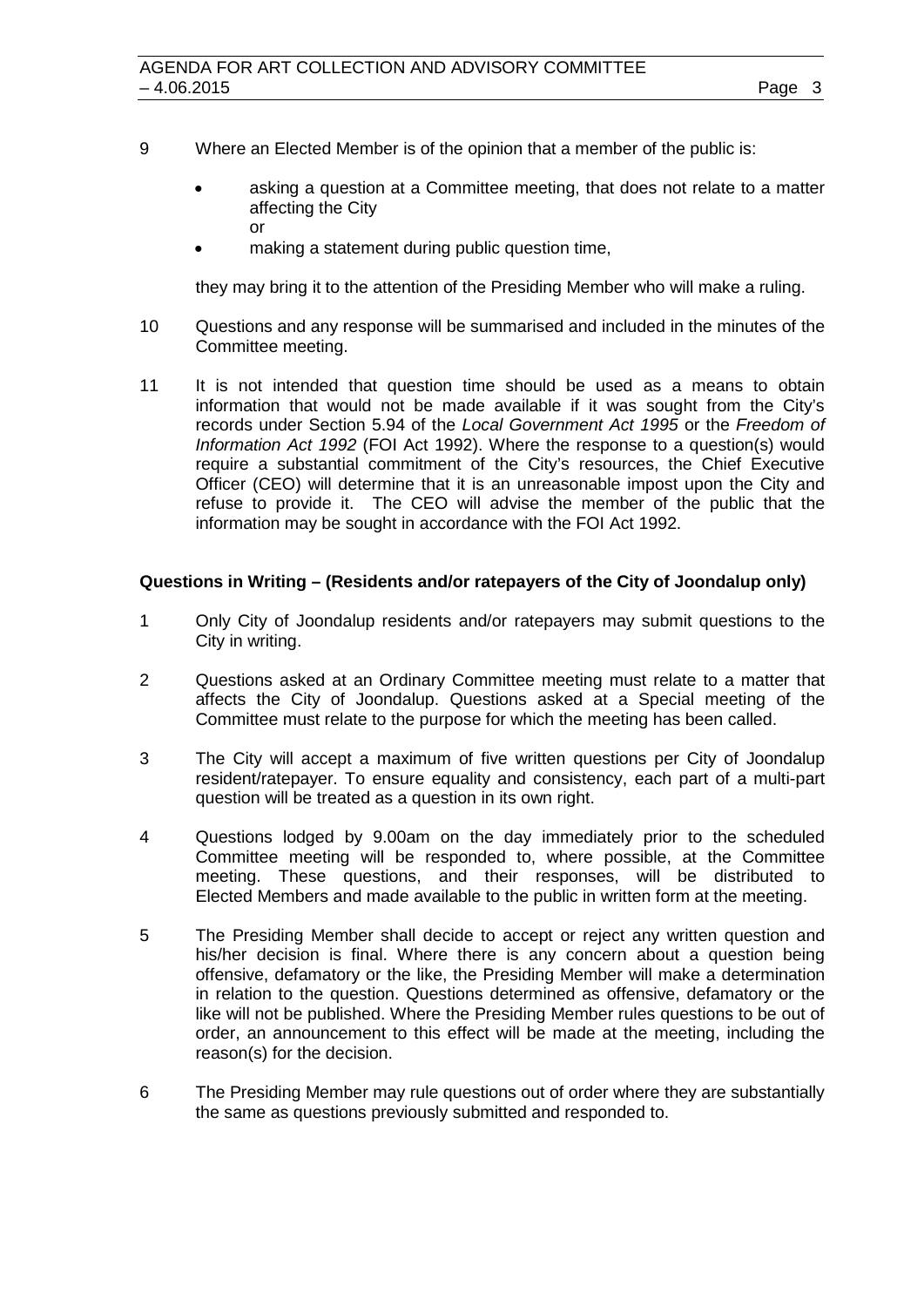- 7 Written questions unable to be responded to at a Committee meeting will be taken on notice. In this case, a written response will be provided as soon as possible and included on the agenda of the next Committee meeting.
- 8 A person who submits written questions may also ask questions at a Committee meeting and questions asked verbally may be different to those submitted in writing.
- 9 Questions and any response will be summarised and included in the minutes of the Committee meeting.
- 10 It is not intended that question time should be used as a means to obtain information that would not be made available if it was sought from the City's records under Section 5.94 of the *Local Government Act 1995* or the *Freedom of Information Act 1992* (FOI Act 1992). Where the response to a question(s) would require a substantial commitment of the City's resources, the Chief Executive Officer (CEO) will determine that it is an unreasonable impost upon the City and may refuse to provide it. The CEO will advise the member of the public that the information may be sought in accordance with the FOI Act 1992.

### **DISCLAIMER**

Responses to questions not submitted in writing are provided in good faith and as such, should not be relied upon as being either complete or comprehensive.

### **PROCEDURES FOR PUBLIC STATEMENT TIME**

The following procedures for the conduct of Public Statement Time were adopted at the Council meeting held on 19 November 2013:

- 1 Members of the public are invited to make statements, either verbally or in writing, at Committee meetings.
- 2 Statements made at an Ordinary Committee meeting must relate to a matter that affects the City of Joondalup. Statements made at a Special meeting of the Committee must relate to the purpose for which the meeting has been called.
- 3 A register will be provided for those persons wanting to make a statement to enter their name. Persons will be requested to come forward in the order in which they are registered, and to give their name and full address.
- 4 Public statement time will be limited to two minutes per member of the public.
- 5 Members of the public are encouraged to keep their statements brief to enable everyone who desires to make a statement to have the opportunity to do so.
- 6 Public statement time will be allocated a maximum time of 15 minutes. Public statement time is declared closed following the 15 minute allocated time period, or earlier than such time where there are no further statements.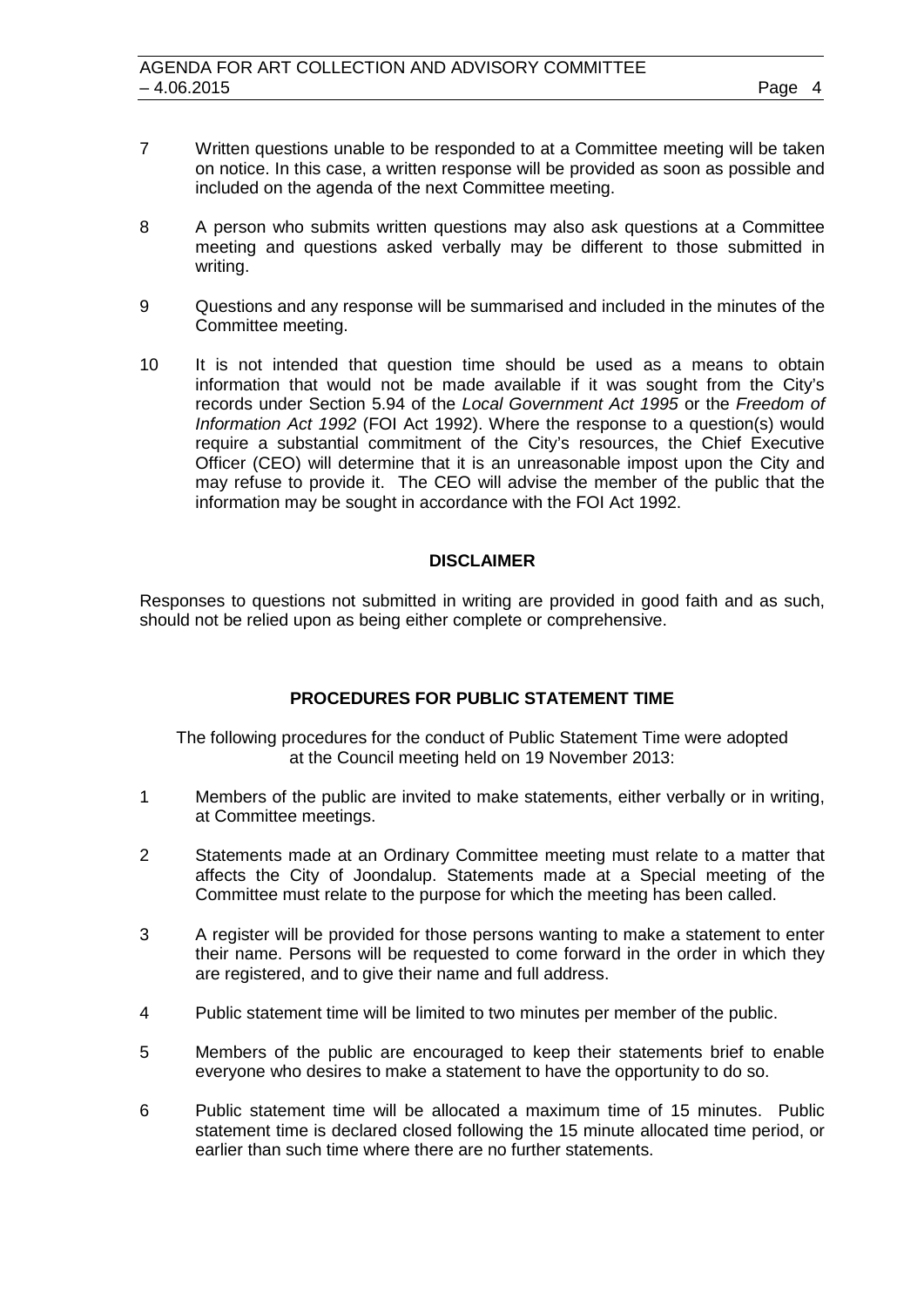- 7 Statements are to be directed to the Presiding Member and are to be made politely in good faith and are not to be framed in such a way as to reflect adversely or be defamatory on a particular Elected Member or City employee.
- 8 Where an Elected Member is of the opinion that a member of the public is making a statement at a Committee meeting, that does not relate to a matter affecting the City, they may bring it to the attention of the Presiding Member who will make a ruling.
- 9 A member of the public attending a Committee meeting may present a written statement rather than making the statement verbally if he or she so wishes.
- 10 Statements will be summarised and included in the minutes of the Committee meeting.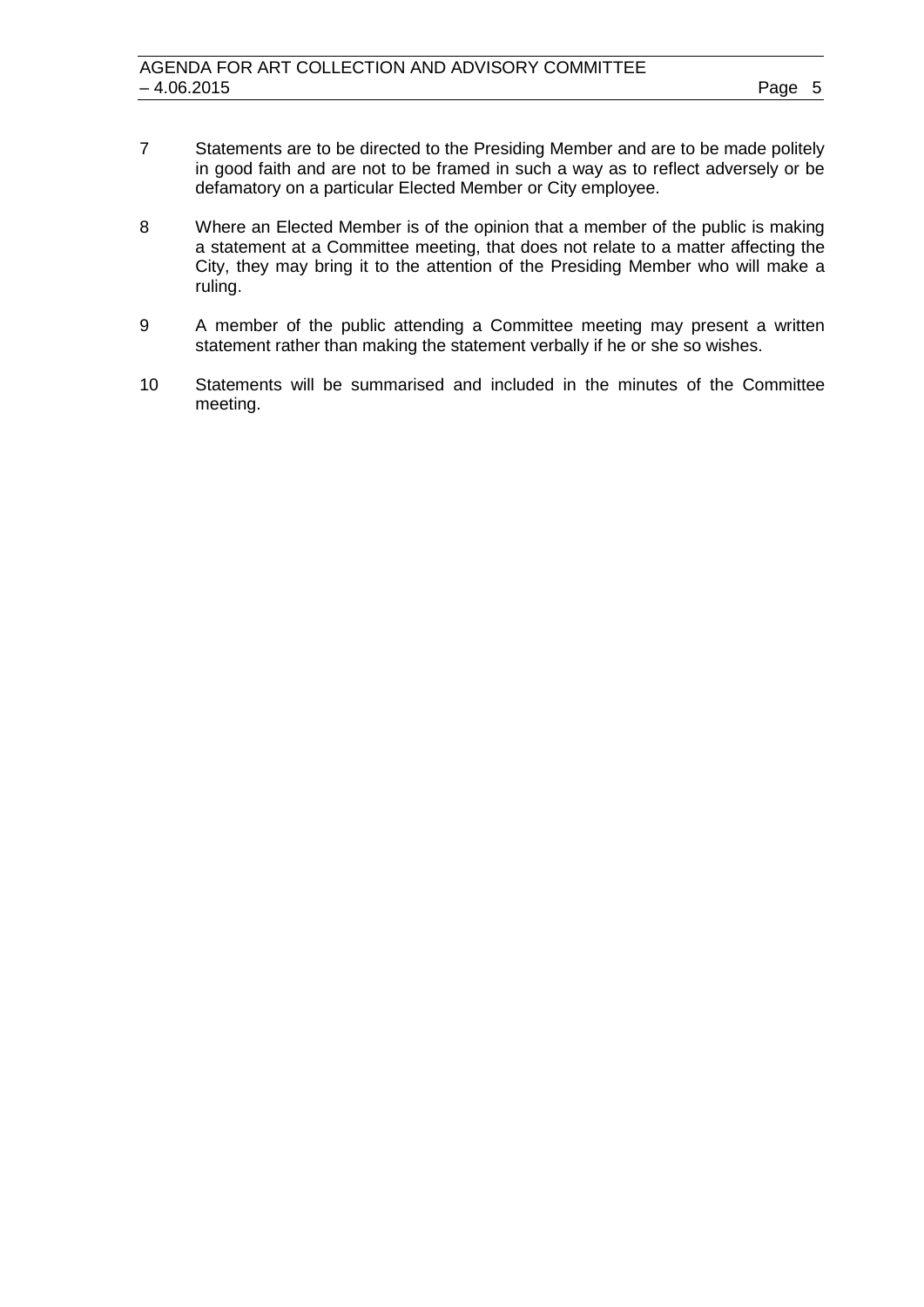### **TABLE OF CONTENTS**

| Item No.       | <b>Title</b>                                                                                     | Page No. |
|----------------|--------------------------------------------------------------------------------------------------|----------|
|                | <b>Declaration of Opening</b>                                                                    | 8        |
|                | <b>Declarations of Interest</b>                                                                  | 8        |
|                | <b>Public Question Time</b>                                                                      | 8        |
|                | <b>Public Statement Time</b>                                                                     | 8        |
|                | Apologies/Leave of absence                                                                       | 8        |
|                | <b>Confirmation of Minutes</b>                                                                   | 9        |
|                | by the<br>Presiding<br>Member without<br><b>Announcements</b><br>discussion                      | 9        |
|                | Identification of matters for which the meeting may be<br>closed to the public                   | 9        |
|                | <b>Petitions and deputations</b>                                                                 | 9        |
|                | <b>Reports</b>                                                                                   | 10       |
| $\mathbf{1}$   | Composition of the Community Invitation Art Award Judging<br>Panel for 2015 - [104680]           | 10       |
| $\overline{2}$ | Review of Potential Inside-Out Billboard Sites within the City of<br>Joondalup $-$ [35613]       | 17       |
| 3              | 2015 City of Joondalup Community Art Exhibition - Possible<br>Artwork for Acquisition - [104679] | 23       |
| 4              | City of Joondalup Art Collection Audit - [14158]                                                 | 27       |
|                | <b>Urgent Business</b>                                                                           | 33       |
|                | Motions of which previous notice has been given                                                  | 33       |
|                | <b>Requests for Reports for future consideration</b>                                             | 33       |
|                | <b>Closure</b>                                                                                   | 33       |

### **Note:**

Clause 15.10 of the City's *Meeting Procedures Local Law 2013* states:

*This local law applies generally to committee meetings except for clause 7.1 in respect of members seating and clause 7.8 in respect of limitation on members speaking.*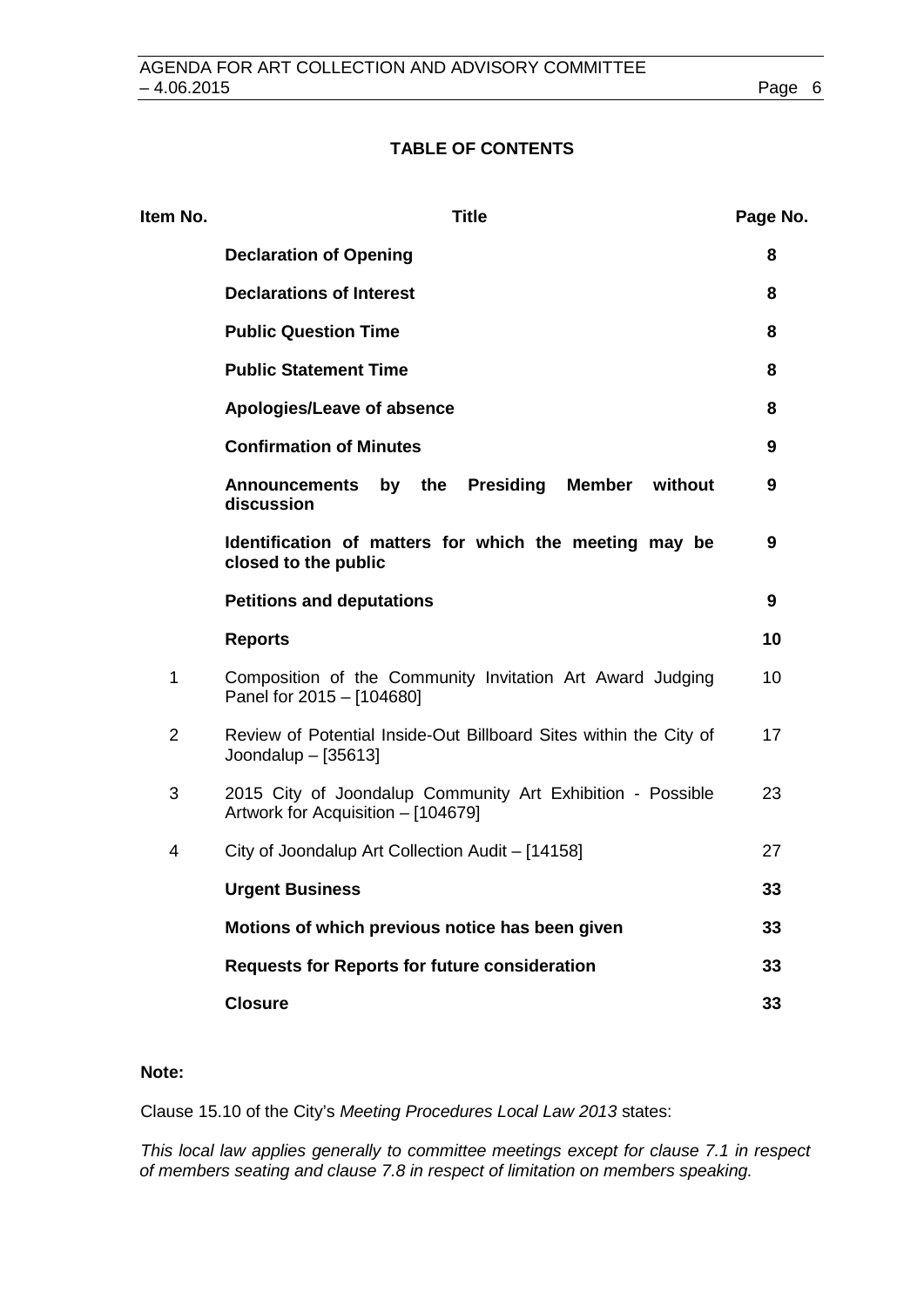# **CITY OF JOONDALUP**

Notice is hereby given that a meeting of the **Art Collection and Advisory Committee** will be held in Conference Room 1, Joondalup Civic Centre, Boas Avenue, Joondalup on **Thursday 4 June 2015** commencing at **7.00pm.**

GARRY HUNT **Chief Executive Officer Joseph According to the Chief Executive Officer Joondalup** 29 May 2015 Western Australia

# **AGENDA**

### **Committee Members (8)**

### **Committee Members Deputies**

Cr Liam Gobbert *Presiding Member* Cr Geoff Amphlett, JP Mayor Troy Pickard - Cr John Chester Cr Kerry Hollywood *Deputy Presiding Member* Cr Tom McLean, JP Cr Mike Norman Cr Christine Hamilton-Prime<br>Cr Christine Hamilton-Prime<br>Cr Cr Christine Hamilton-Prime Cr Russ Fishwick, JP<br>Cr Sam Thomas Cr Philippa Taylor Director Corporate Services

### **Quorum for Meetings (4):**

The quorum for a meeting is to be at least 50% of the number of offices (whether vacant or not) of members of the committee.

### **Simple Majority:**

A simple majority is to be more than 50% of those members present at the meeting.

### **Absolute Majority (5):**

An absolute majority vote is to be more than 50% of the number of offices (whether vacant or not) of the committee.

### **Casting Vote:**

In the event that the vote on a motion is tied, the presiding person must cast a second vote.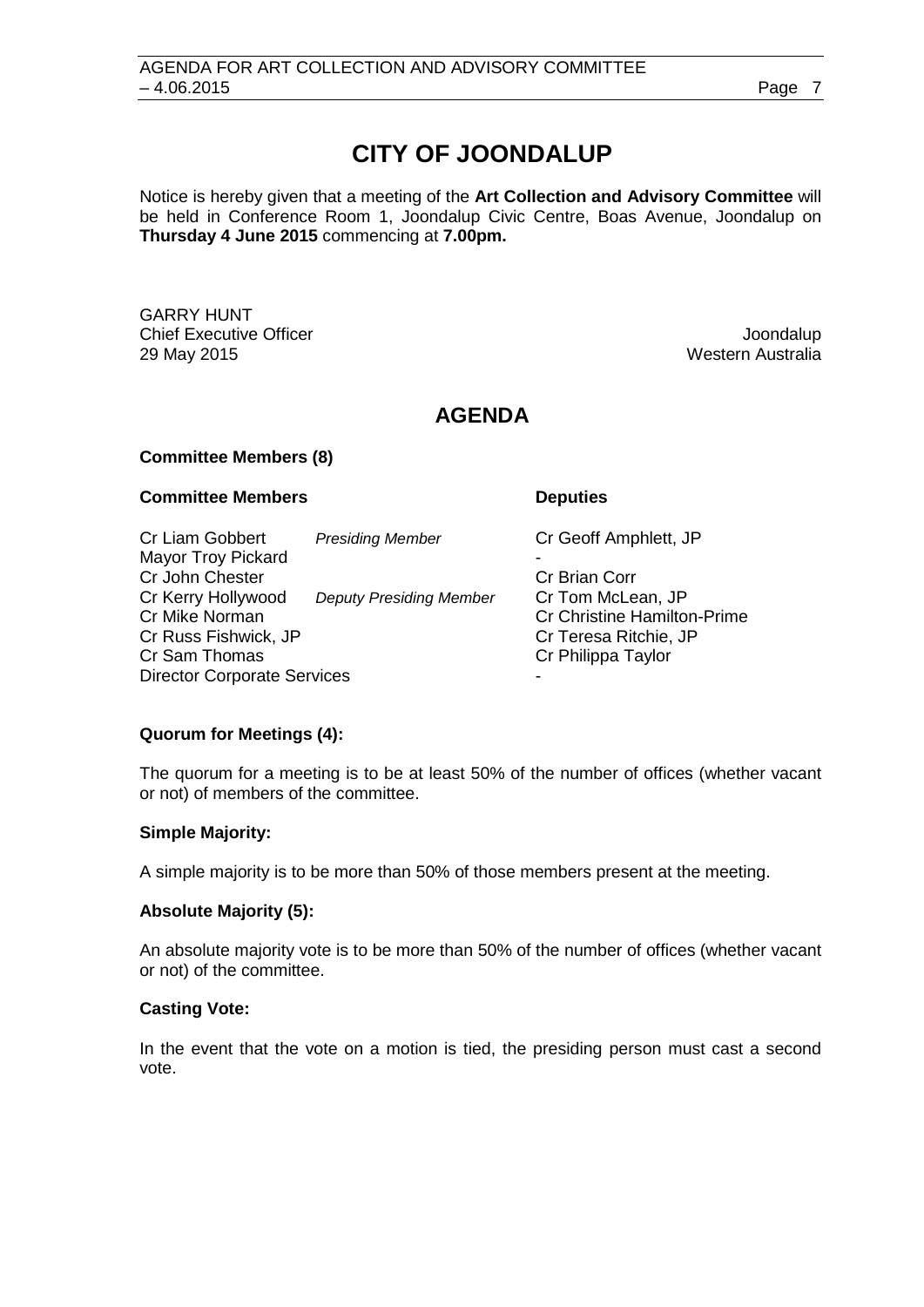### *Terms of Reference*

*To:*

- *approve art acquisitions within the available adopted budget funds*
- *develop and maintain a visual art collection of significance and repute that reflects the cultural aspirations of the City of Joondalup and its expressed goals and policies*
- *build an art collection of appreciating financial value, which constitutes a sound investment for the City*
- *collect works of visual art of demonstrable excellence by artists of significance, consistent with the perceived developments in West Australian contemporary art*
- *collect and commission selectively works of art which enhance the existing Collection and which foster an understanding, enjoyment and appreciation of the visual arts among the broader community and members of the general public*
- *review the criteria established to determine the award winners*
- *perform an oversight role in relation to the strategic direction of the City's Community Art Exhibition and Invitational Art Award.*

### <span id="page-7-1"></span><span id="page-7-0"></span>**DECLARATION OF OPENING**

<span id="page-7-2"></span>**DECLARATIONS OF INTEREST**

<span id="page-7-3"></span>**PUBLIC QUESTION TIME**

### <span id="page-7-4"></span>**PUBLIC STATEMENT TIME**

### **APOLOGIES/LEAVE OF ABSENCE**

### **Apology**

Mayor Troy Pickard.

### **Leave of Absence previously approved**

| 22 May to 14 June 2015 inclusive;   |
|-------------------------------------|
| 26 May to 26 June 2015 inclusive;   |
| 23 June to 25 June 2015 inclusive;  |
| 24 July to 29 July 2015 inclusive;  |
| 22 July to 9 August 2015 inclusive. |
|                                     |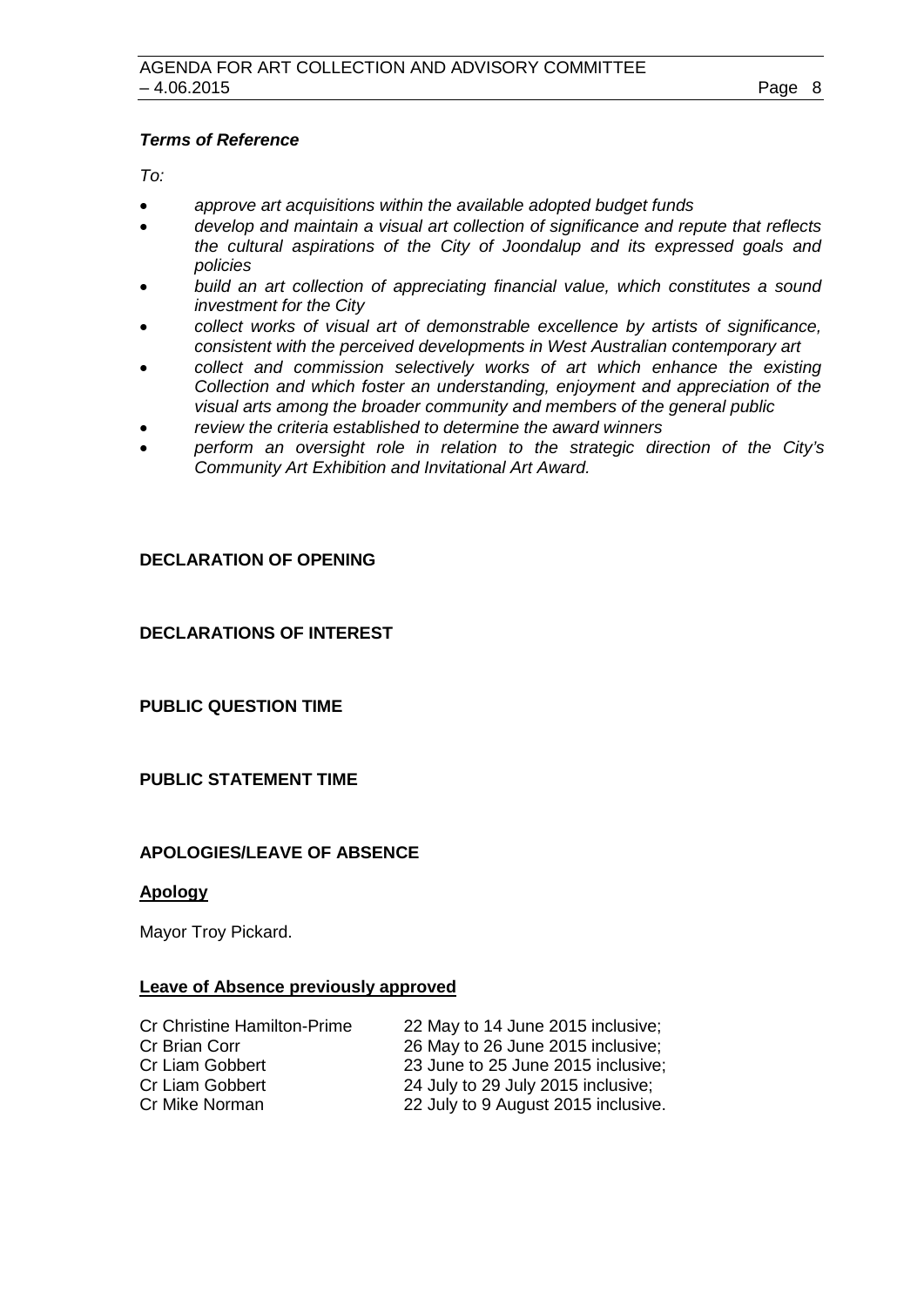### <span id="page-8-0"></span>**CONFIRMATION OF MINUTES**

MINUTES OF THE ART COLLECTION AND ADVISORY COMMITTEE HELD 9 FEBRUARY 2015

### **RECOMMENDATION**

**That the minutes of the meeting of the Art Collection and Advisory Committee held on 9 February 2015 be confirmed as a true and correct record.**

<span id="page-8-1"></span>**ANNOUNCEMENTS BY THE PRESIDING MEMBER WITHOUT DISCUSSION**

<span id="page-8-2"></span>**IDENTIFICATION OF MATTERS FOR WHICH THE MEETING MAY BE CLOSED TO THE PUBLIC**

<span id="page-8-3"></span>**PETITIONS AND DEPUTATIONS**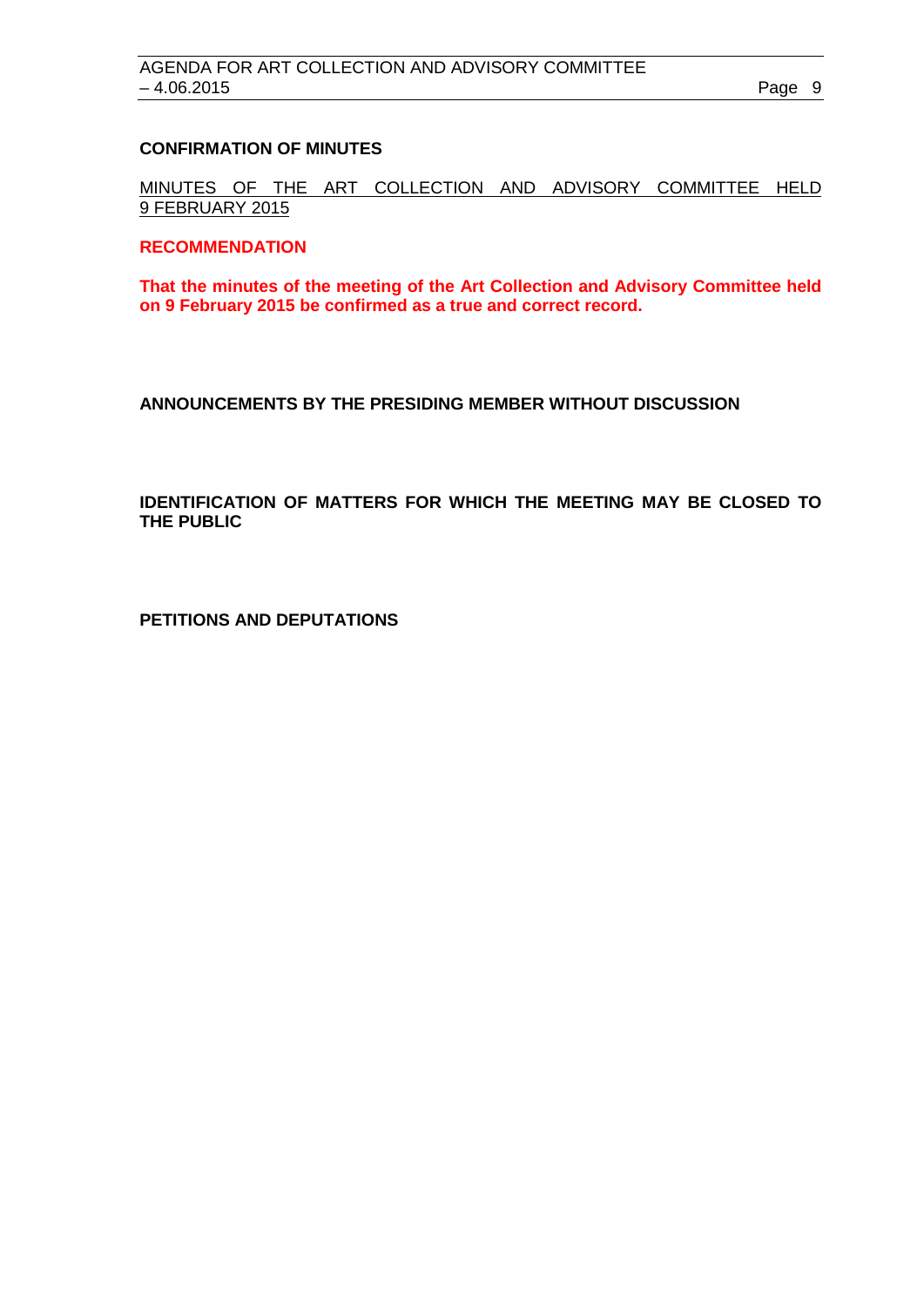### <span id="page-9-0"></span>**REPORTS**

# <span id="page-9-1"></span>**ITEM 1 COMPOSITION OF THE COMMUNITY INVITATION ART AWARD JUDGING PANEL FOR 2015**

| <b>WARD</b>                           | All                                                                                                                                                                                                 |
|---------------------------------------|-----------------------------------------------------------------------------------------------------------------------------------------------------------------------------------------------------|
| <b>RESPONSIBLE</b><br><b>DIRECTOR</b> | Mr Mike Tidy<br><b>Corporate Services</b>                                                                                                                                                           |
| <b>FILE NUMBER</b>                    | 104680, 101515                                                                                                                                                                                      |
| <b>ATTACHMENTS</b>                    | Nil.                                                                                                                                                                                                |
| <b>AUTHORITY / DISCRETION</b>         | Executive - The substantial direction setting<br>and<br>oversight role of Council, such as adopting plans and<br>reports, accepting tenders, directing operations, setting<br>and amending budgets. |

### **PURPOSE**

For the Art Collection and Advisory Committee (ACAC) to consider the request by Council to include one of the Elected Members from the committee on the judging panel for the 2015 Community Invitation Art Award.

### **EXECUTIVE SUMMARY**

2015 marks the third year of the Community Invitation Art Award (CIAA), which has replaced the annual Invitation Art Award (IAA). The CIAA is an acquisitive award with eligibility limited to City of Joondalup residents or members of the Joondalup Community Art Association (JCAA); and aims to provide City residents and the general public with access to high quality contemporary art by professional artists.

The CIAA offers a variety of non-acquisitive awards and an overall award, which is acquisitive and becomes part of the City of Joondalup art collection.

The event calls for initial expressions of interest from professional artists. From the entries received, a shortlist of artists is selected by an independent selection panel of industry experts and is invited to create a series of three new artworks for exhibition. Artists receive a \$500 fee to assist with the development of their works.

Prior to the official opening of the CIAA, an independent judging panel consisting of three arts industry professionals determines the winners in four award categories. One category - the People's Choice is awarded by the general public through voting at the exhibition.

At its meeting held on 17 February 2015 (CJ024-02/15 refers), Council supported the current practice of a judging panel composed of three individuals external to the City of Joondalup with a high degree of expertise from the visual arts industry. Council also requested that one Elected Member of the ACAC be included on this panel.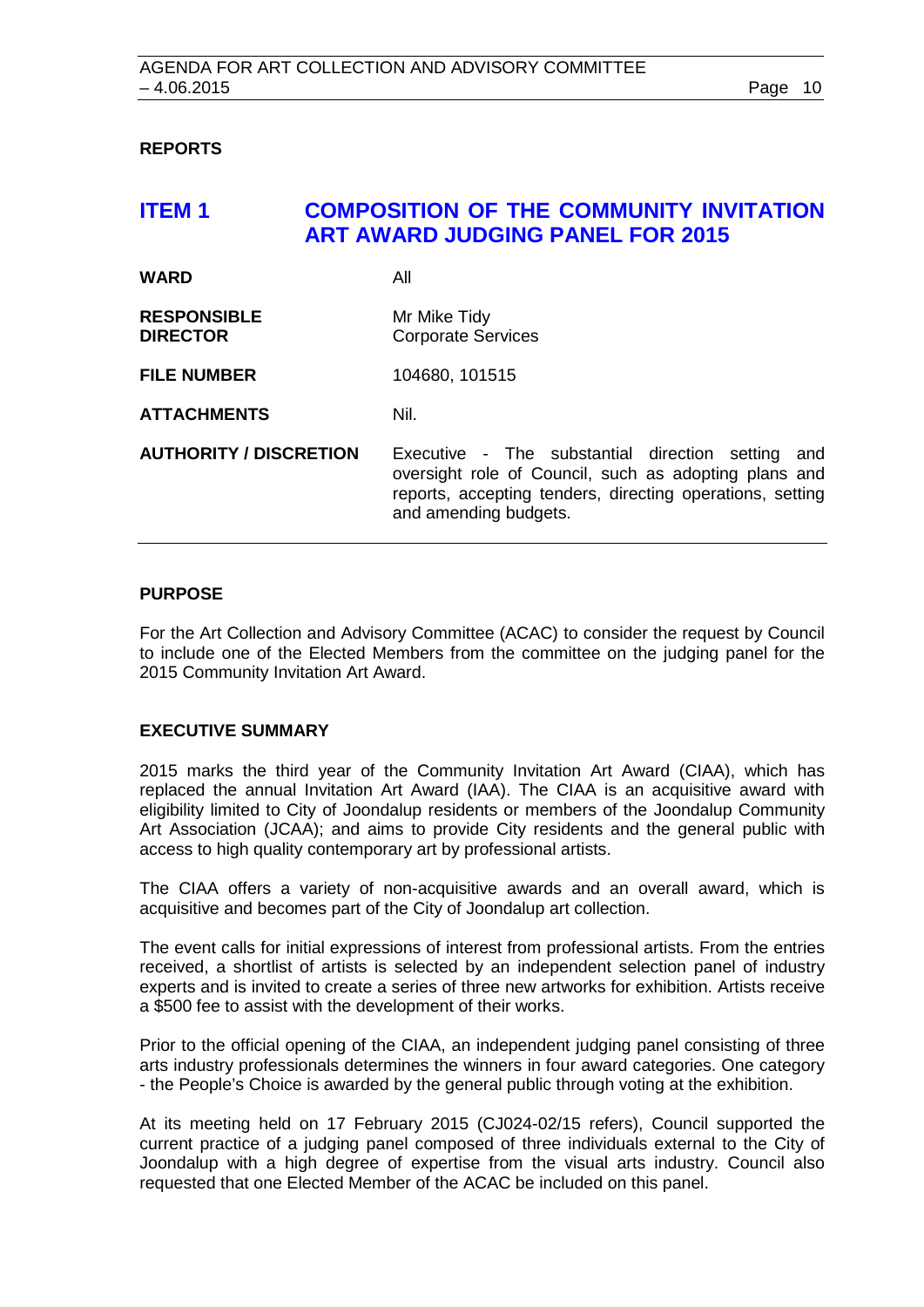This report requests the committee to appoint one Elected Member from the ACAC to join three arts industry professionals as part of the CIAA judging panel for the Community Invitation Art Award meeting on Friday 16 October 2015 at 9.30am at the Great Space in Lakeside Joondalup Shopping City.

*It is therefore recommended that the Art Collection and Advisory Committee APPOINTS an Elected Member from the Art Collection and Advisory Committee to be a part of the judging panel for the 2015 Community Invitation Art Award meeting on Friday, 16 October 2015 at 9.30am at the Great Space in Lakeside Joondalup Shopping City.*

### **BACKGROUND**

The City of Joondalup's CIAA is an annual exhibition currently in its third year, bringing together a selection of professional Western Australian artists to provide residents and members of the public with access to high quality contemporary artworks. The event is held in October of each year within the 'Great Space' of Lakeside Joondalup Shopping City.

As part of the CIAA, a first prize of \$7,000 is awarded to the winner of the overall acquisitive award, with the City of Joondalup automatically acquiring that work. In addition, there are four other prize categories. In total the prize categories are as follows:

- The Overall Award (acquisitive) \$7,000.
- The Overall Runner-Up Award (non-acquisitive) \$2,000.
- The Award for Excellence (non-acquisitive) \$2,000.
- The Celebrating Joondalup Award (voluntary category) \$2,000.
- The People's Choice Award (all artworks eligible) \$2,000.

The IAA had a strong history in the City and within the state and national art industry. The CIAA aims to further strengthen the City's relationship with the broader arts community. The City supports Western Australian art and artists through an art acquisition program. The City adopts a multi-criteria approach to its art collection, acquisitions and awards. This approach ensures that the collection, acquisitions and awards include contemporary art and art that demonstrates local content and context.

At its meeting held on 17 February 2015 (CJ024-02/15 refers), Council agreed:

*"That Council supports the judging panel for the selection of the Community Invitation Art Award exhibition comprising three individuals external to the City with a high degree of expertise from the visual arts industry and one Elected Member from the Art Collection and Advisory Committee".*

### **DETAILS**

### The judging panel

The following visual art industry experts have been appointed to the judging panel for the 2015 Community Invitation Art Award: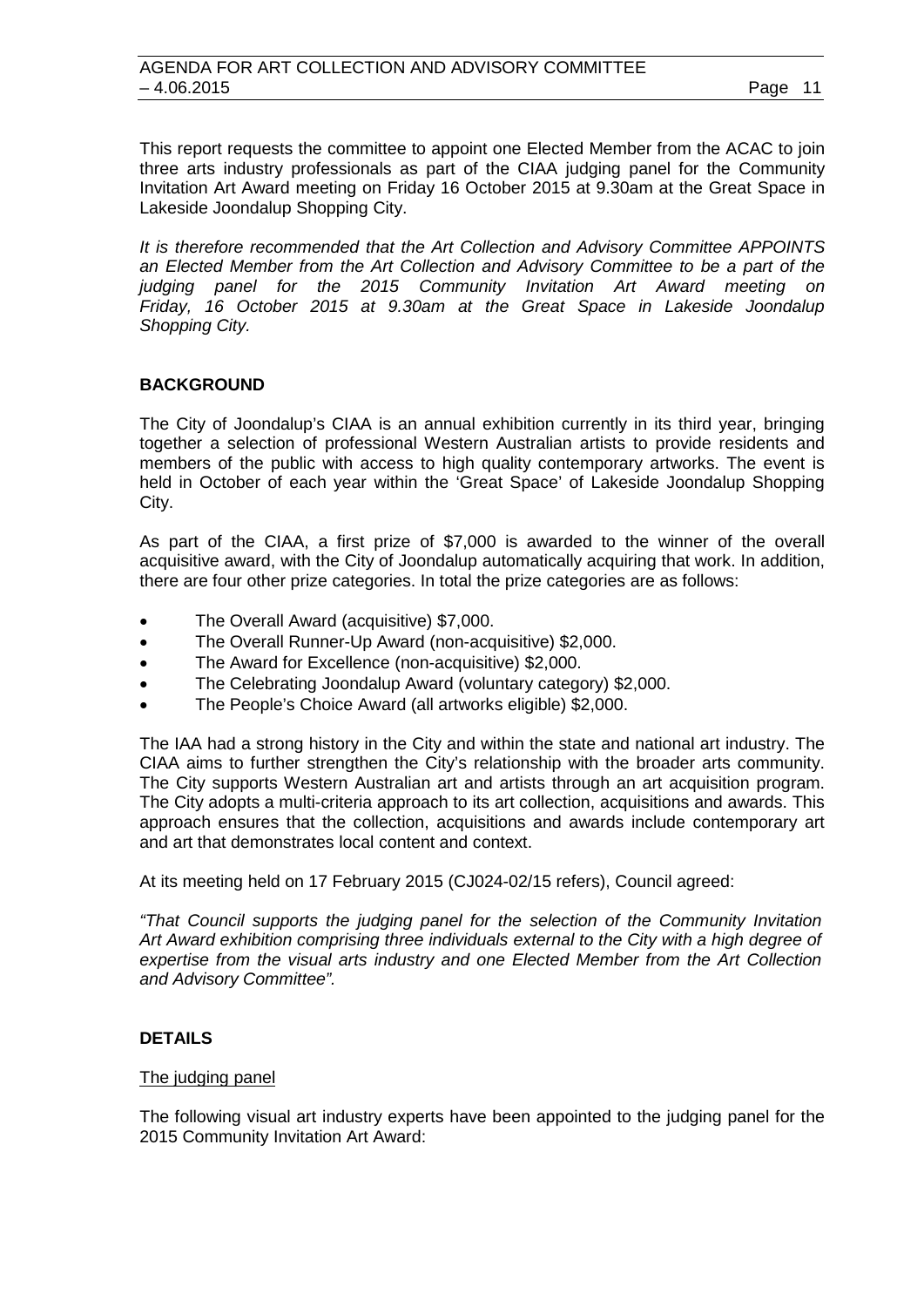### *Gregory Pryor*

Gregory Pryor is an artist, writer and academic with a practice spanning 35 years.

Pryor graduated from the Royal Melbourne Institute of Technology with an emphasis on painting and this discipline continues to be the touchstone of his practice, although his work has, at various times embraced other forms, such as performance, video, installation and object based work.

He arrived in Western Australia in 2003 and continues to discover new forms and concepts that have driven his practice since then. There is a strong emphasis on place and the role that botanical endemism and loss plays in shaping the landscape.

His work is featured in the collections of the National Gallery of Australia, The National Gallery of Victoria, The Art Gallery of Western Australia, The Queensland Art Gallery and numerous important corporate and private collections. Pryor is represented by Lister Gallery, Perth and he currently works as a lecturer in visual art at Edith Cowan University.

### *Robert Cook*

Robert Cook is Curator of Contemporary International Art, Art Gallery of Western Australia (AGWA).

Exhibitions for AGWA include *New passports, New photography*, *Under God's hammer: William Blake versus David Shrigley*, *Swamp op – Brent Harris*, *John Nixon: Matter, Mari Funaki – works, 1992-2009,* and *Brutal, tender, human, animal: Roger Ballen Photography* and *Striptease: Max Pam*. In 2007, he was guest curator of *Octopus 7: don't show me your poetry* at Gertrude Contemporary Art Spaces, Melbourne, and, in the same year, co-curated *Old skool (never lose that feeling)* with Hannah Mathews for the Perth Institute of Contemporary Arts. He was the curator of *Primavera 2013* at the Museum of Contemporary Art, Sydney.

Cook's writing - in traditional and ficto-critical formats - has been featured in art publications in Australia and internationally. His collaboration with Max Pam, the newspaper/zine *Narcolepsy*, was included in the 2012 Adelaide Biennale, Art Gallery of South Australia.

### *Brandon Ballengée*

Brandon Ballengée is a visual artist, biologist and environmental activist based in New York, and the City of Joondalup artist in residence in 2015.

Ballengée creates transdisciplinary artworks inspired from his ecological field and laboratory research. Since 1996, a central investigation focus has been the occurrence of developmental deformities and population declines among amphibians.

His art has been featured in several major US publications, including ARTnews, Art in America, The New York Times, New Yorker, The New York Times Magazine, Orion, Audubon Magazine and Sculpture. Internationally, it was also featured in Beaux Arts (France), Liberation (France), L'Oeil (France), The Observer (England), The Guardian (England), Financial Times (England), BBC News (England), D'Ars (Italy), Domenica (Italy), Il Venerdi (Italy), The Sunday Guardian: New Dehli (India) and others.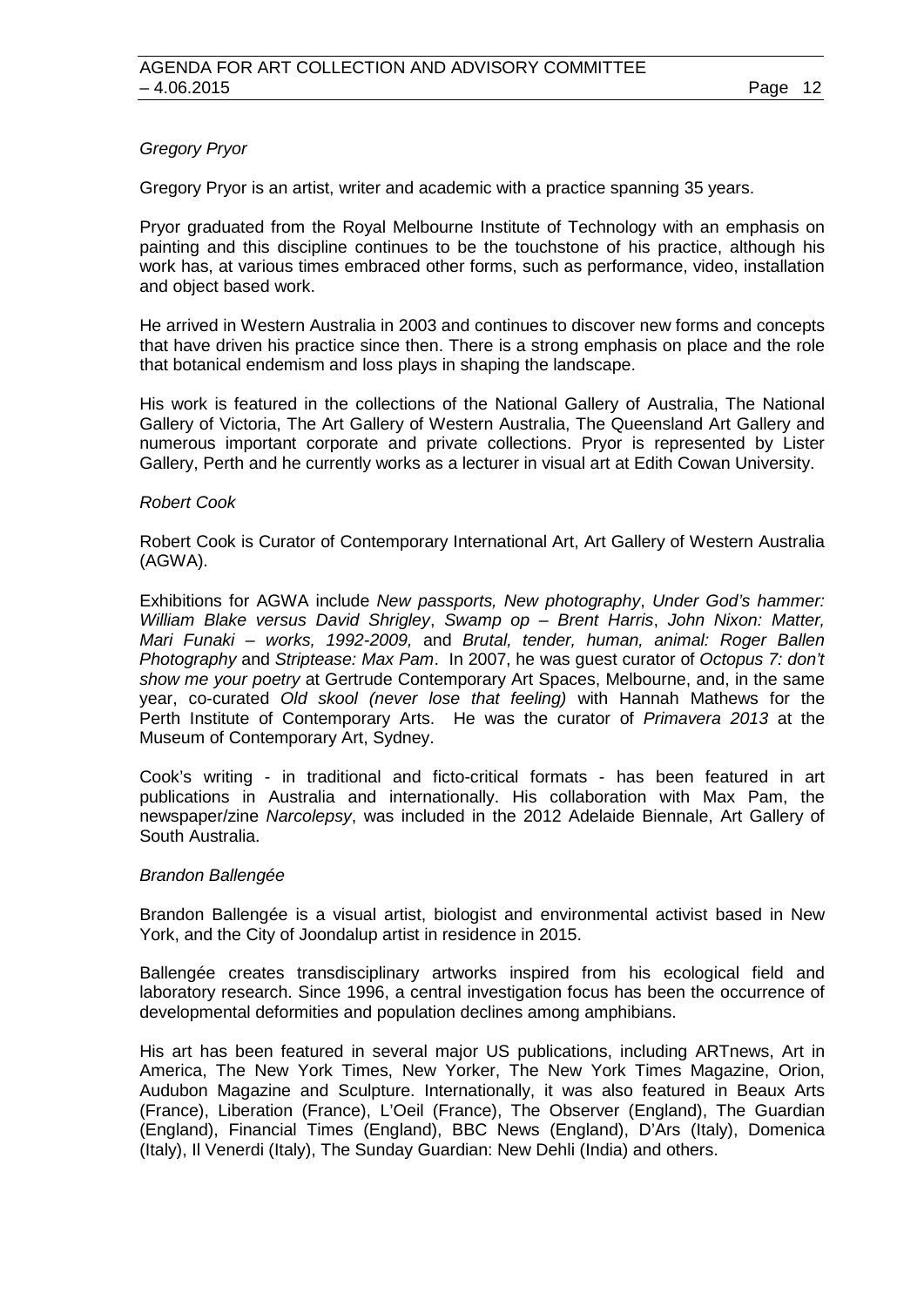In 2011, the book Praeter Naturam: Brandon Ballengée was published about his works by Parco Arte Vivente, Centro d'Arte Contemporanea and Museo Regionale di Scienze Naturali in Turin (Italy). Another book From Scales to Feathers, will debut this year published by the Williams Center for the Arts (USA) and the Shrewsbury Museum (UK). He currently is finalizing his Ph.D. through a collaborative program between the University of Plymouth (UK) and Hochschule für Gestaltung Zürich (Switzerland). Since 2011 he has been a professor at the School of Visual Arts in New York City teaching in both the Fine Arts Department and the Humanities and Sciences Department.

### *Elected Member from the Art Collection and Advisory Committee*

The following Elected Members are current members of the Art Collection and Advisory Committee:

- Mayor Troy Pickard.
- Cr Liam Gobbert.
- Cr Kerry Hollywood.
- Cr John Chester.
- Cr Russ Fishwick, JP.
- Cr Sam Thomas.
- Cr Michael Norman.

### The judging process

The judging will take place on Friday 16 October 2015 from 9.30am to 12.30pm at the Great Space in Lakeside Joondalup Shopping City.

This time and date is not flexible, as the judging needs to take place within a small window of time between the installation of the exhibition, and the opening event, which is held that evening on 16 October 2015.

Each member of the judging panel will be sent a briefing pack in the week prior to the judging. This pack contains the following:

- Information on the history of the Community Invitation Art Award.
- The selection criteria of the City of Joondalup art collection.
- A schedule for the judging session.
- A brief biography of each competing artist.
- The scoring matrix.
- Feedback sheets.

### Judging process roles

| <b>Role</b>                                                        | <b>Responsibility</b>              |
|--------------------------------------------------------------------|------------------------------------|
| Paola Anselmi, Chairperson.                                        | To facilitate the judging process. |
| Gregory Pryor, Visual Art Lecturer<br>from Edith Cowan University. | Judge, visual arts expert.         |
| Robert Cook, Curator from the Art<br>Gallery of Western Australia. | Judge, visual arts expert.         |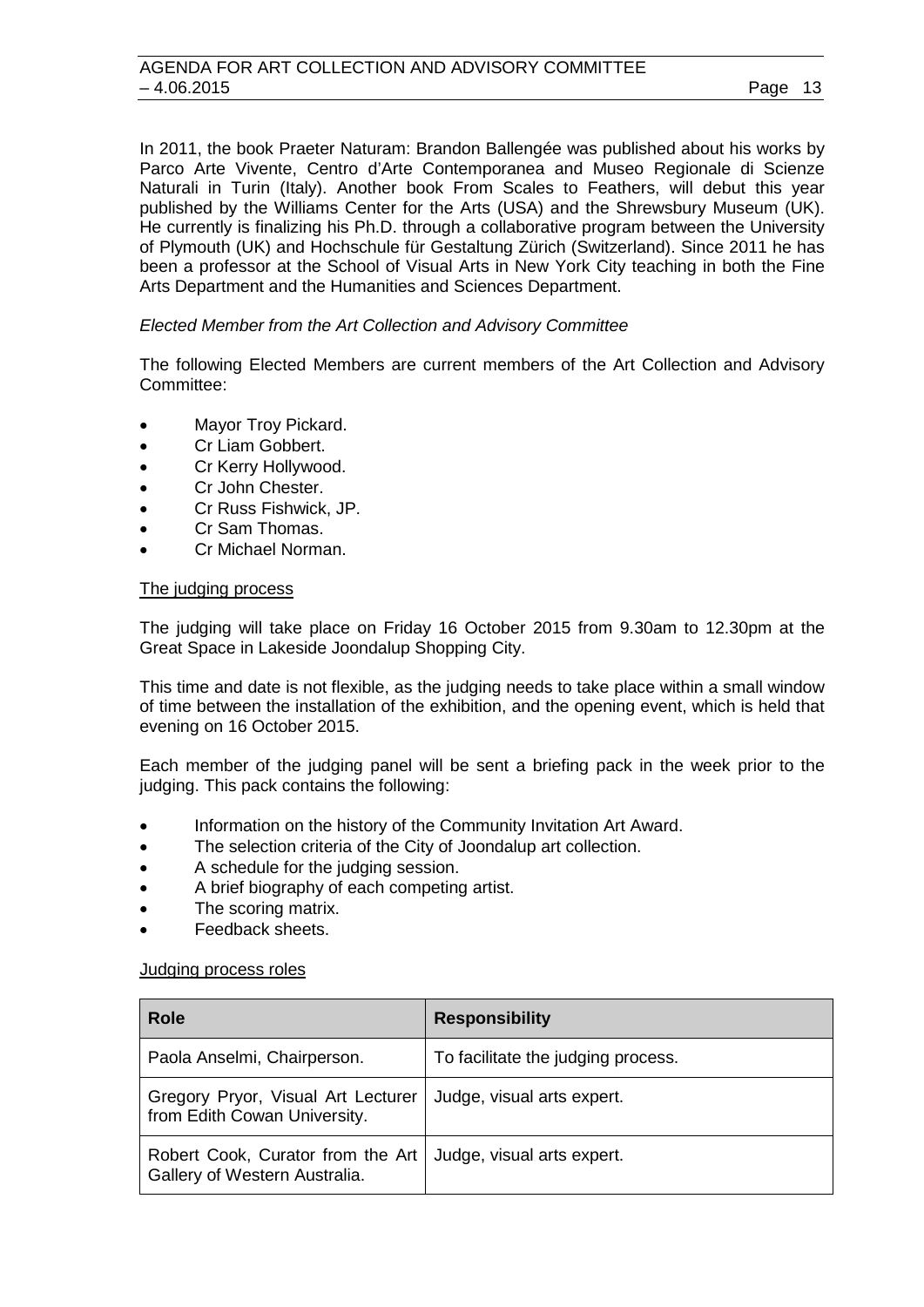| <b>Role</b>                                                             | <b>Responsibility</b>                                                                                        |
|-------------------------------------------------------------------------|--------------------------------------------------------------------------------------------------------------|
| Brandon Ballengée, Artist and City<br>of Joondalup Artist in Residence. | Judge, visual arts expert.                                                                                   |
| A member of the Art Collection and<br><b>Advisory Committee.</b>        | Judge, to ensure the views of the local community<br>are represented.                                        |
| Curator, City of Joondalup.                                             | To provide background information on artists and to<br>represent the interests of the City's art collection. |
| Visual<br>Officer,<br>Arts<br>City<br>ot <sub>l</sub><br>Joondalup.     | To welcome judges and provide overall facilitation<br>of the proceedings and exhibition space.               |
| Visual Arts Administration Officer,<br>City of Joondalup.               | To take minutes, records the judges' comments on<br>the awarded works.                                       |

The role of the Chairperson ensures the judging session follows the agreed process.

The City's officers will conduct a brief tour of the exhibition in order to orient the judges and allow each artwork to be individually noted. City officers will ensure that all entries are viewed in an unbiased light and that each entry is suitably displayed for appraisal by the judges.

The judges then separate for individual appraisal. They peruse the exhibition and examine each artwork at length, compiling their shortlists and making notes in the judging matrix for later discussion. To ensure the judging is a professional and transparent process it is essential that the judges' subjective opinions and personal tastes do not influence their final decisions in awarding artworks.

The group of judges then convene and begin to deliberate on the winning entries in all categories except the People's Choice Award. They may need to revisit particular artworks as a group. City officers are available throughout the deliberations to provide technical details. If required, the City's officers may facilitate discussion or answer specific questions, but will not take part in the selection process.

Notes will be taken throughout this part of the proceedings. These notes are later used to produce artwork didactic panels, a media release and the opening event speech.

The judging panel then reaches a conclusion. If a consensus cannot be reached by this time, then the artworks may be judged according to a scoring matrix. Judges may reserve the right not to award a winner in any particular category, including the overall winner. If this is the case then the decision not to award a prize must be reached via consensus.

The judges then present notification, in writing, of the final decisions to City officers in a sealed envelope, ensuring that the news is kept confidential. Feedback sheets are also provided from the judges to the City staff.

### **Issues and options considered**

Not applicable.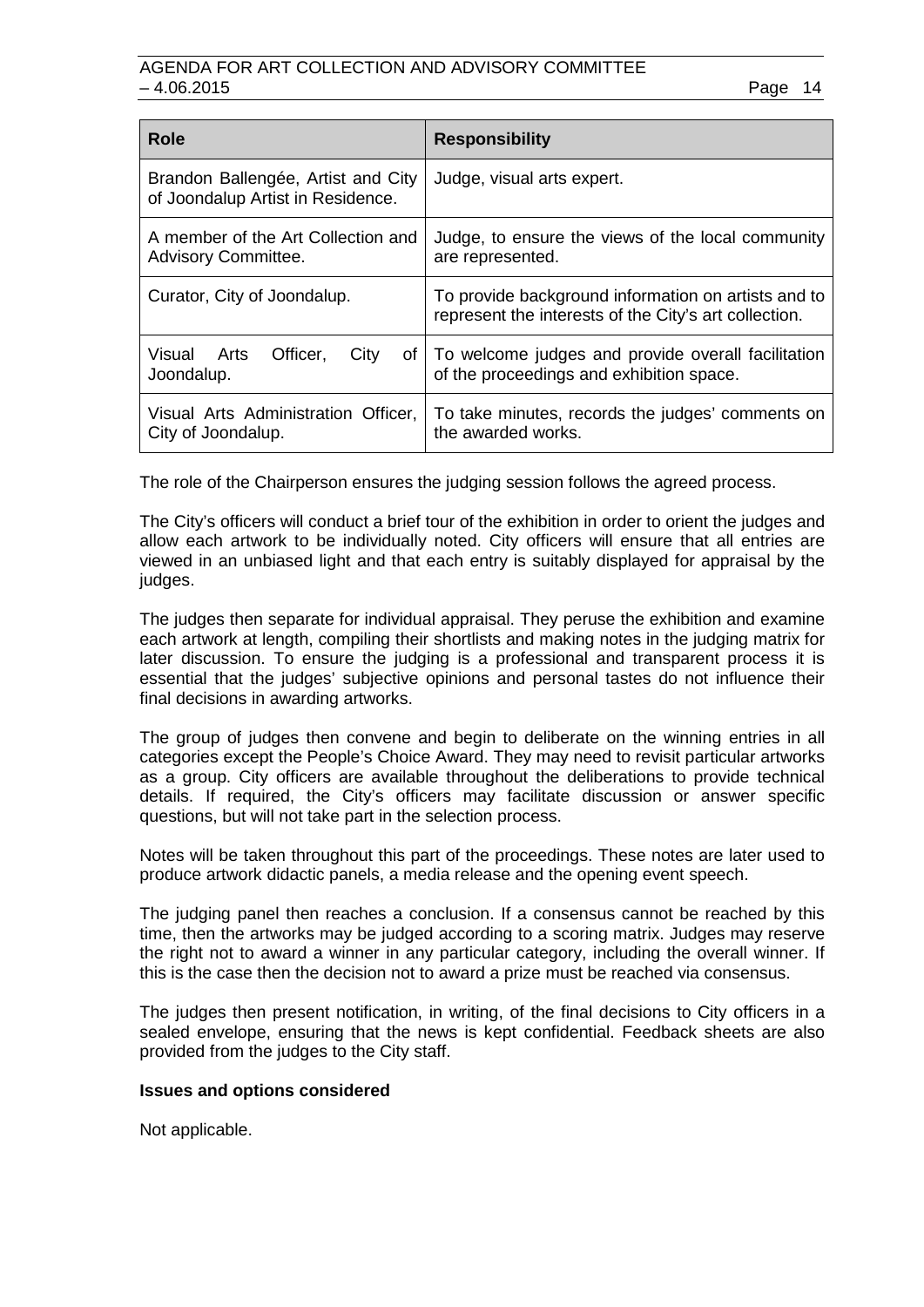### **Legislation / Strategic Community Plan / policy implications**

| Legislation | The moral rights section of the Copyright Act 1968 (Cwlth)    |
|-------------|---------------------------------------------------------------|
|             | states that individual creators have the right not to have    |
|             | their work treated in a 'derogatory' way, such as distorting, |
|             | mutilating, modifying, altering, or removing the artistic     |
|             | work, without the creator's knowledge and consent. This       |
|             | would include a prohibition on professional handling or       |
|             | displaying of artwork without the artist's consent.           |

### **Strategic Community Plan**

**Key theme Community Wellbeing.** 

**Objective** Cultural development.

- **Strategic initiative •** Invest in publicly accessible visual art that will present a culturally-enriched environment.
	- Promote local opportunities for arts development.

**Policy** *The City's Art and Memorabilia Collections Policy.*

### **Risk management considerations**

Not applicable.

### **Financial / budget implications**

Professional judging panel members are paid an honorarium of \$280 if appropriate.

### **Regional significance**

The City's art collection, including its public art, archives and memorabilia, plays an important part in shaping and developing a sense of community.

The on-going provision of an accessible and high calibre art collection is integral to the cultural development and vibrancy of the City of Joondalup region and to best practice standards for the development of the visual arts in local government.

### **Sustainability implications**

Not applicable.

### **Consultation**

Not applicable.

### **COMMENT**

Not applicable.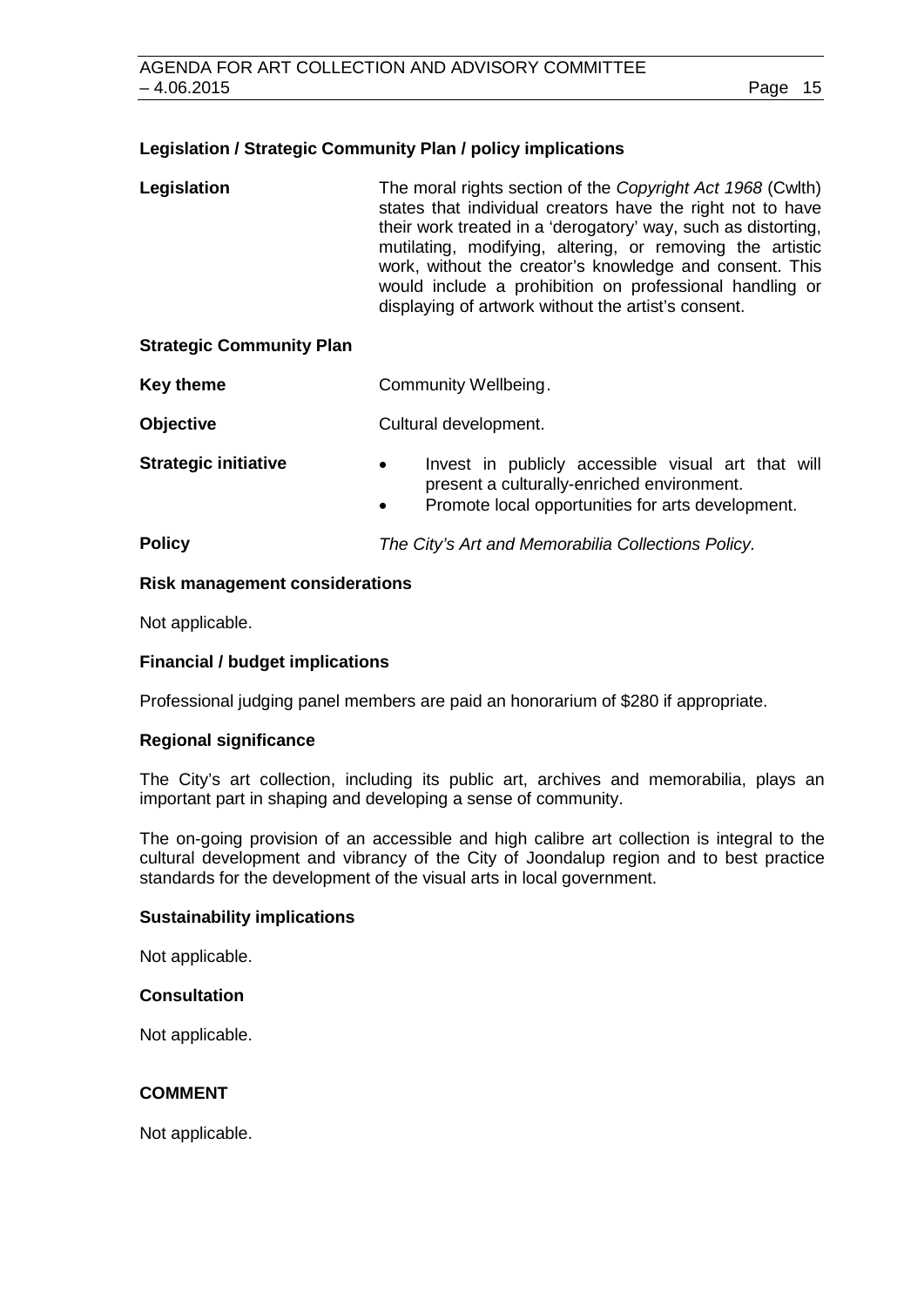### **VOTING REQUIREMENTS**

Simple Majority.

### **RECOMMENDATION**

**That the Art Collection and Advisory Committee APPOINTS an Elected Member from the Art Collection and Advisory Committee to be a part of the judging panel for the 2015 Community Invitation Art Award meeting on Friday 16 October 2015 at 9.30am at the Great Space in Lakeside Joondalup Shopping City.**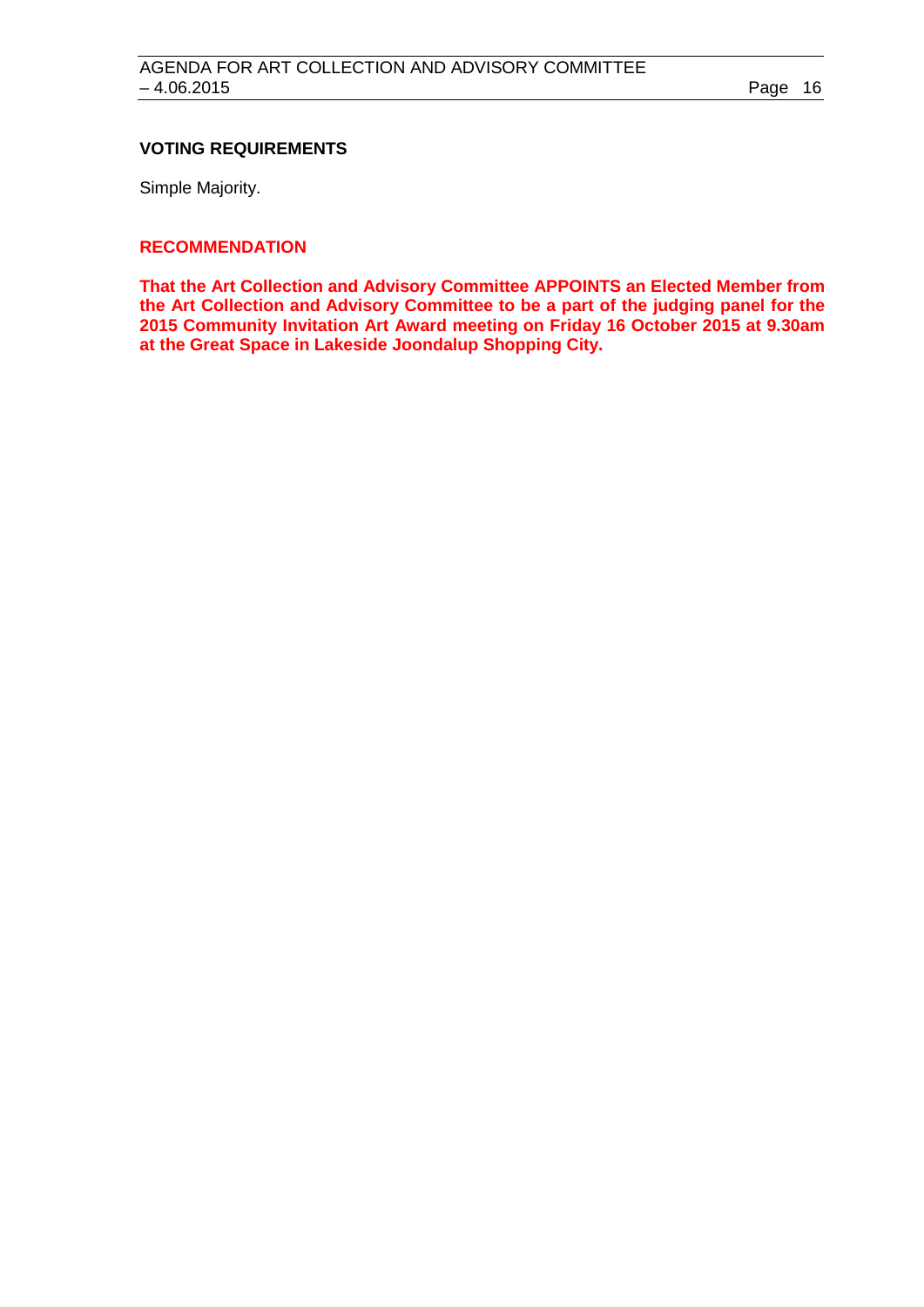## <span id="page-16-0"></span>**ITEM 2 REVIEW OF POTENTIAL INSIDE-OUT BILLBOARD SITES WITHIN THE CITY OF JOONDALUP**

| <b>WARD</b>                           | All                                                                                                                                                                                                 |
|---------------------------------------|-----------------------------------------------------------------------------------------------------------------------------------------------------------------------------------------------------|
| <b>RESPONSIBLE</b><br><b>DIRECTOR</b> | Mr Mike Tidy<br><b>Corporate Services</b>                                                                                                                                                           |
| <b>FILE NUMBER</b>                    | 35613, 101515                                                                                                                                                                                       |
| <b>ATTACHMENT</b>                     | Attachment 1<br>Proposed billboard sites                                                                                                                                                            |
| <b>AUTHORITY / DISCRETION</b>         | Executive - The substantial direction setting<br>and<br>oversight role of Council, such as adopting plans and<br>reports, accepting tenders, directing operations, setting<br>and amending budgets. |

### **PURPOSE**

For Council to consider possible sites identified within the City of Joondalup for a new billboard site as part of the City of Joondalup Inside-Out Billboard project.

### **EXECUTIVE SUMMARY**

This report provides information on possible sites within the City of Joondalup for consideration as potential sites for a new billboard as part of the Inside-Out Billboard project in addition to the existing site on the west side of the library building in the city centre.

Thirteen potential sites have been presented to Council within the City Centre including a mixture of freestanding, wall-based and rooftop billboard structures at these sites. This report provides one new site for consideration and lists previous sites for reconsideration. Visual representations of proposed billboard sites are provided in Attachment 1.

In order to establish a second Inside-Out Billboard in 2015, it is recommended Council selects a site listed in this report or provides direction by suggesting potential sites for evaluation.

*It is therefore recommended that Council:*

- *1 GIVES consideration to a preferred site for evaluation as the site of the second City of Joondalup Inside-Out Billboard;*
- *2 NOTES an amount of \$30,000 has been listed as a Capital Project within the 2015-16 draft budget to establish an additional City of Joondalup Inside-Out Billboard.*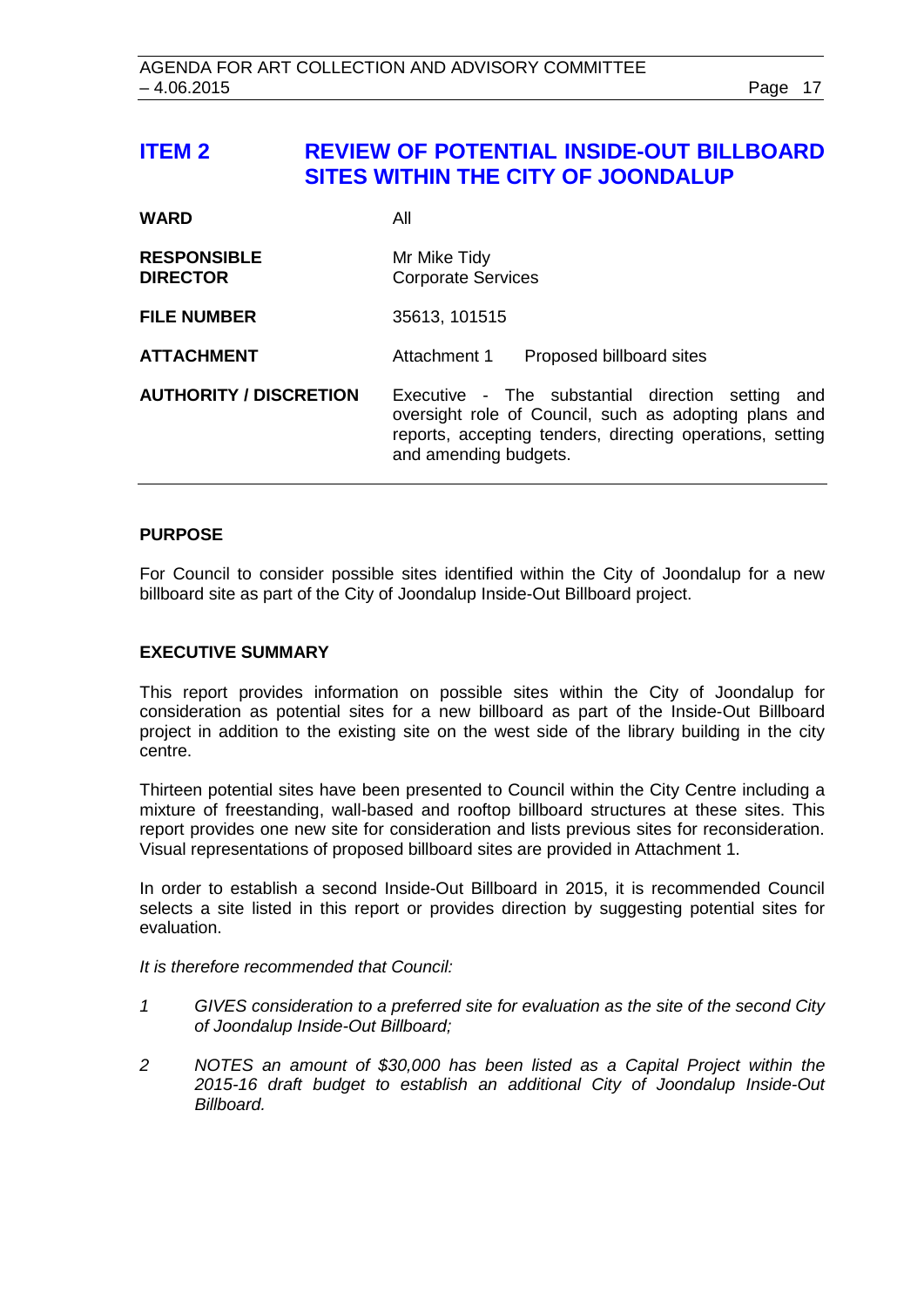### **BACKGROUND**

In March 2014, the City installed a standard commercial sized six metre wide and three metre high billboard on the west facing side of the Joondalup Library in order to display contemporary pieces of artwork commissioned by exhibiting artists from the annual Community Art Exhibition and Community Invitation Art Awards.

The inaugural artwork was produced by artist Helen Smith, the second was by Chloe Tupper and the most recent and currently installed artwork is by Christophe Canato.

At its meeting held on 6 October 2014 (CJ202-10/14 refers) Council was presented with a report assessing the feasibility of seven new billboard sites for the Inside-Out Billboard project. At the meeting Council requested a further report considering the suitability of a billboard site at the Central Park pump house located at the northern entrance to Central Park West Parking Station number eight.

The report considered by Council at its meeting held on 17 February 2015 (CJ025-02/15 refers) presented details of previous sites and information about Central Park West Parking Station number eight. This site was not approved and Council requested a further report on other potential sites.

Previous sites considered by ACAC include the following:

- Central Walk and Boas Avenue (site of the Joondalup Civic Centre commercial office development).
- Reid Promenade (opposite Medicare).
- Unit 13/115 Central Walk (roof of Paddy Malone's).
- City of Joondalup Administration building (roof).
- The land between Teakle Court and Central Park West Parking Station number 8, site of the proposed Joondalup Performing Arts and Cultural Facility.
- The intersection of Kendrew Crescent and Grand Boulevard (opposite the entrance to Edith Cowan University).
- 9 Reid Promenade, City of Joondalup Police Station and Courts (lawn, roof and east facing wall).
- Corner of Shenton Avenue and Grand Boulevard.
- 140 Grand Boulevard, above Westpac, overlooking the intersection of Boas Avenue and Grand Boulevard.
- Lakeside Joondalup Shopping City buildings, overlooking the intersection of Boas Avenue and Grand Boulevard.
- 151 Grand Boulevard, the Grand Boulevard Tavern.
- The Pump Station at Central Park West Parking Station number 8.

### **DETAILS**

In assessing the suitability for billboard sites the issues considered include:

- visibility within the designated public space
- potential to impact on sight lines of vehicle traffic
- potential to distract drivers at busy intersections
- potential to obstruct or alter the flow of pedestrian traffic
- proximity to the first billboard on the City of Joondalup Library in the City Centre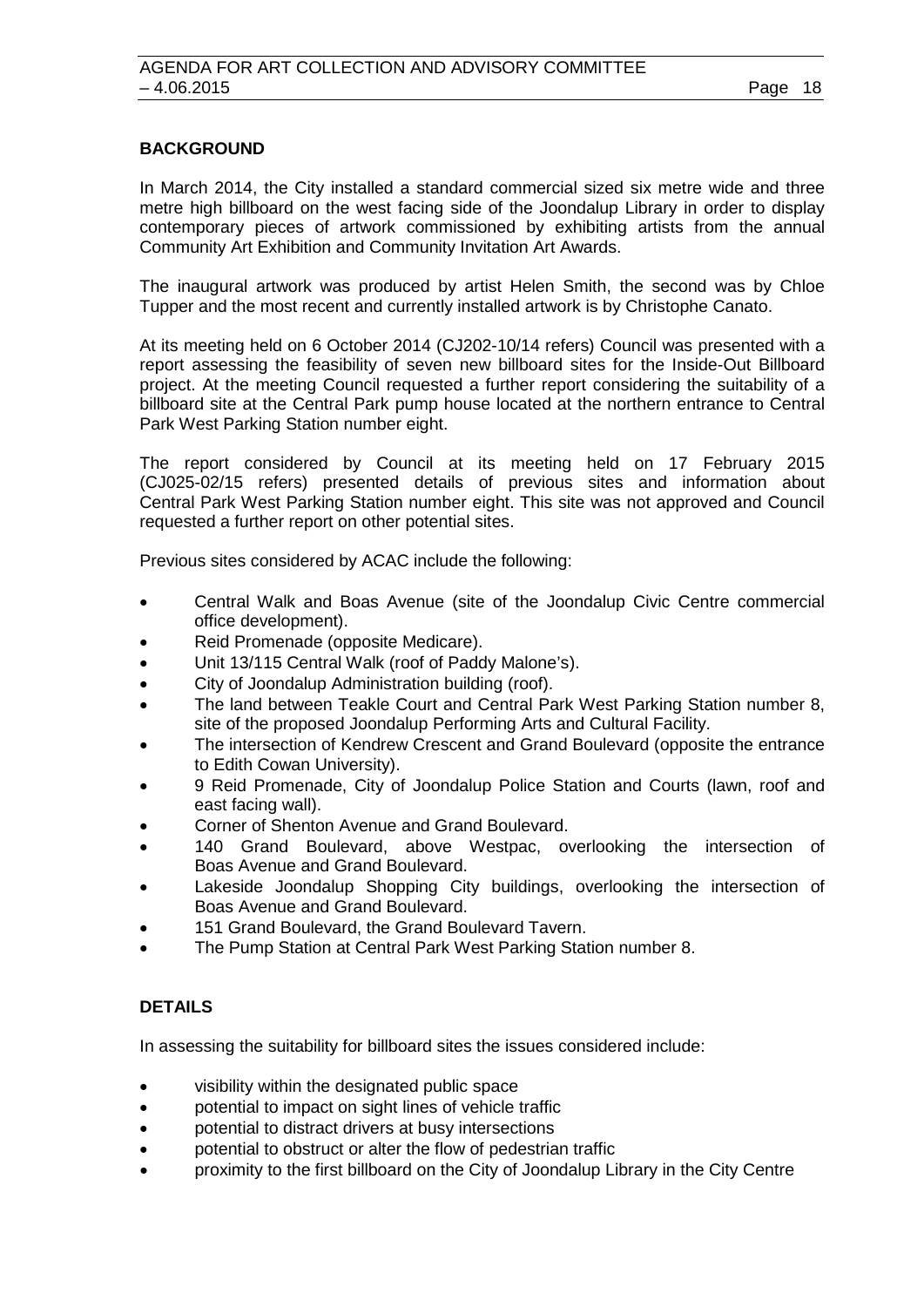- the type of billboard structure suitable for the site (wall-based, freestanding, rooftop)
- the amount of site preparation and works required to install the billboard structure
- land ownership whether the land is owned by the City of Joondalup or is private property requiring negotiation with lease holders.

In assessing billboard structures and displays the following issues were considered:

- New billboard structures need to utilise the same mounting system to rope banners into place in order to be able to rotate the existing banners between each site.
- Banners in reasonable condition can be stored and reinstalled however their lifespan is not likely to extend beyond two six month periods before the surface cracks and fades.

A summary of quotes below provide an indication of the cost of installing a billboard in the listed sites. The costs may change if engineering drawings and site preparation or management are required.

Visual representations of proposed billboard sites are shown on Attachment 1.

### Overview of billboard structure quotes

Based on the preferred supplier, the providers of the first Inside-Out Billboard, the below figures indicate the cost to establish a new billboard:

- Freestanding illuminated billboard \$16,500.
- Rooftop illuminated billboard \$22,500.
- Wall-based illuminated billboard \$27,500.

### **Issues and options considered**

Previously considered sites are within the City of Joondalup City Centre and are a mix of freestanding (ground), wall-based and rooftop billboard structures,

In considering new billboard sites it is to be noted that wall-based and rooftop structures are less vulnerable to graffiti and vandalism. However, there are limited options for such structures due to a small number of multi-storey buildings within Joondalup and these sites require negotiation with the owners.

Freestanding billboard sites are vulnerable to graffiti and vandalism however, the sites suggested are situated in high foot and vehicular traffic areas. The canvas banners can be graffiti coated and if damaged beyond repair can be reprinted.

The feasibility of each site has been considered and issues identified. The recommended sites are straight forward in terms of site preparation and infrastructure install.

The type of lighting installed will also have an impact on costs. The two types of lighting external and internal are very different in visual effect, and internal lighting is premium in quality and price.

The external type of floodlighting attracts insects that stick to the lamps and can fall and gather below the billboard and cause hot spots that flare on the surface of the billboard. The internal (light box) type of lighting is the preferred as it is uniform and washes the entire surface of the banner. The first billboard on the side of the library is lit with internal lighting.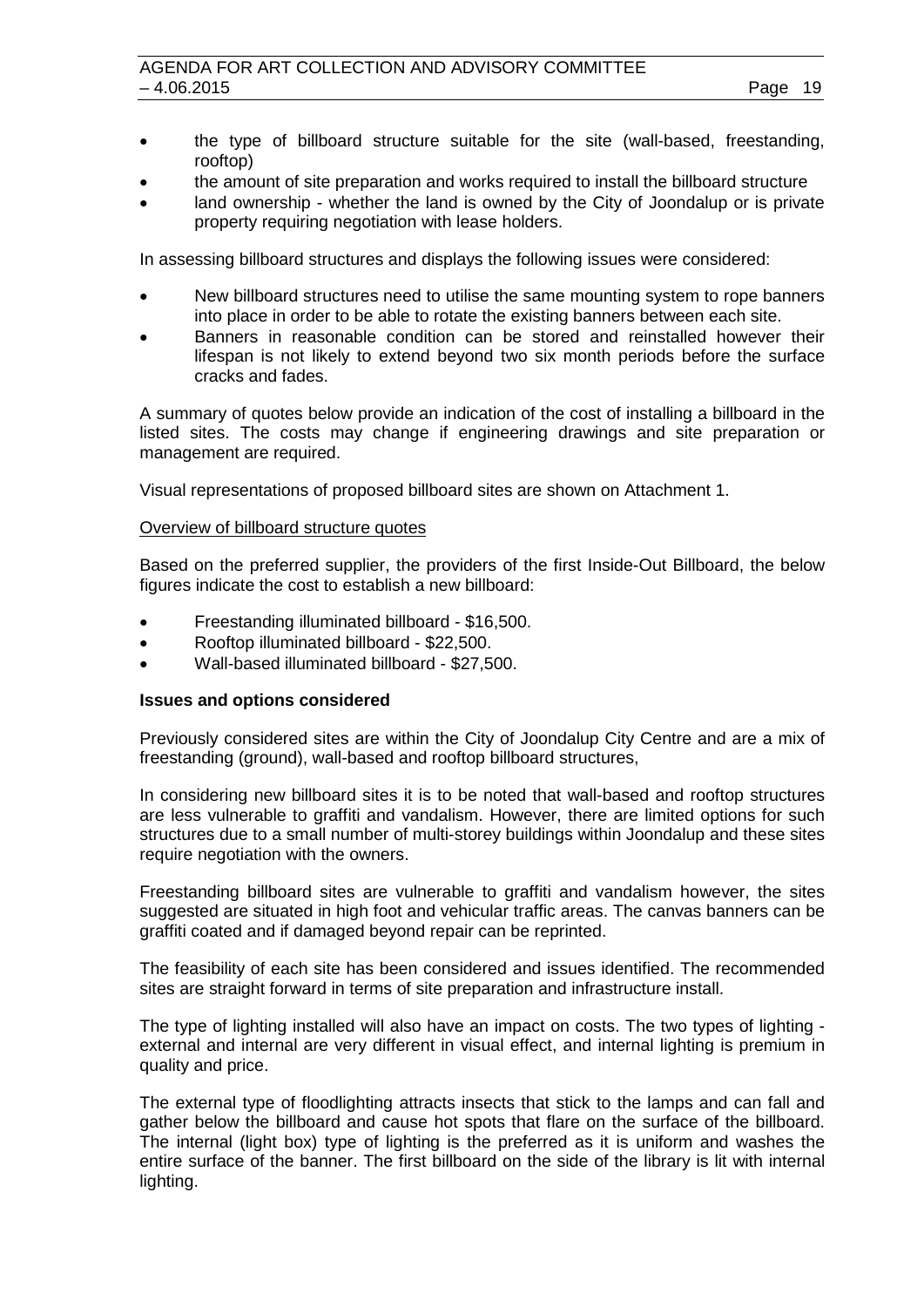Based upon previous discussions by the ACAC, the following sites are resubmitted for further consideration by the Committee. However, given these sites have been suggested previously and not supported, the ACAC may want to give consideration to alternative sites.

*Proposed site: The land between Teakle Court and Central Park West Parking Station number 8, site of the proposed Joondalup Performing Arts and Cultural Facility.*

- The site is owned by the City of Joondalup.
- One billboard could be installed on the corner of Teakle Court and Grand Boulevard facing south-west.

*Proposed site: The City of Joondalup Police Station and Courts, 9 Reid Promenade*

- This site is owned by Department of Lands and negotiation would be required to install billboards.
- One freestanding billboard could be installed on the lawn facing south-east towards Grand Boulevard.
- One billboard may be installed on a structurally suitable and sound part of the roof.
- One wall-based billboard could be installed on a suitable wall, for example the east wall facing Grand Boulevard.

*Proposed site: 140 Grand Boulevard, above Westpac overlooking the intersection of Boas Avenue facing south-east.*

- This site is privately owned and negotiation would be required to install billboards.
- One roof mounted billboard could be installed on a structurally suitable part of the roof on top of the building overlooking the intersection of Grand Boulevard and Boas Avenue.

*Proposed site: Lakeside Joondalup Shopping City buildings, Corner of Grand Boulevard and Boas Avenue.*

- This site is owned by Lend Lease and negotiation would be required to install billboards.
- One freestanding billboard could be installed on the roof facing east over the intersection of Grand Boulevard and Boas Ave.
- One wall-based billboard could be installed on the wall facing east over Grand Boulevard.

### **Legislation / Strategic Community Plan / policy implications**

**Legislation As the construction and installation of the 'Inside Out** Billboard' will be undertaken by the City, it would therefore be regarded as a 'public work' and no planning approval would be required. Section 6(3) of the *Planning and Development Act 2005* requires the responsible authority to be consulted with at the time the public work is being formulated.

> The structure would be classified as a class 10b within the Building Code of Australia and would require a building permit as required by the *Building Act 2011*. The structure may also require a Structural Engineer Certificate.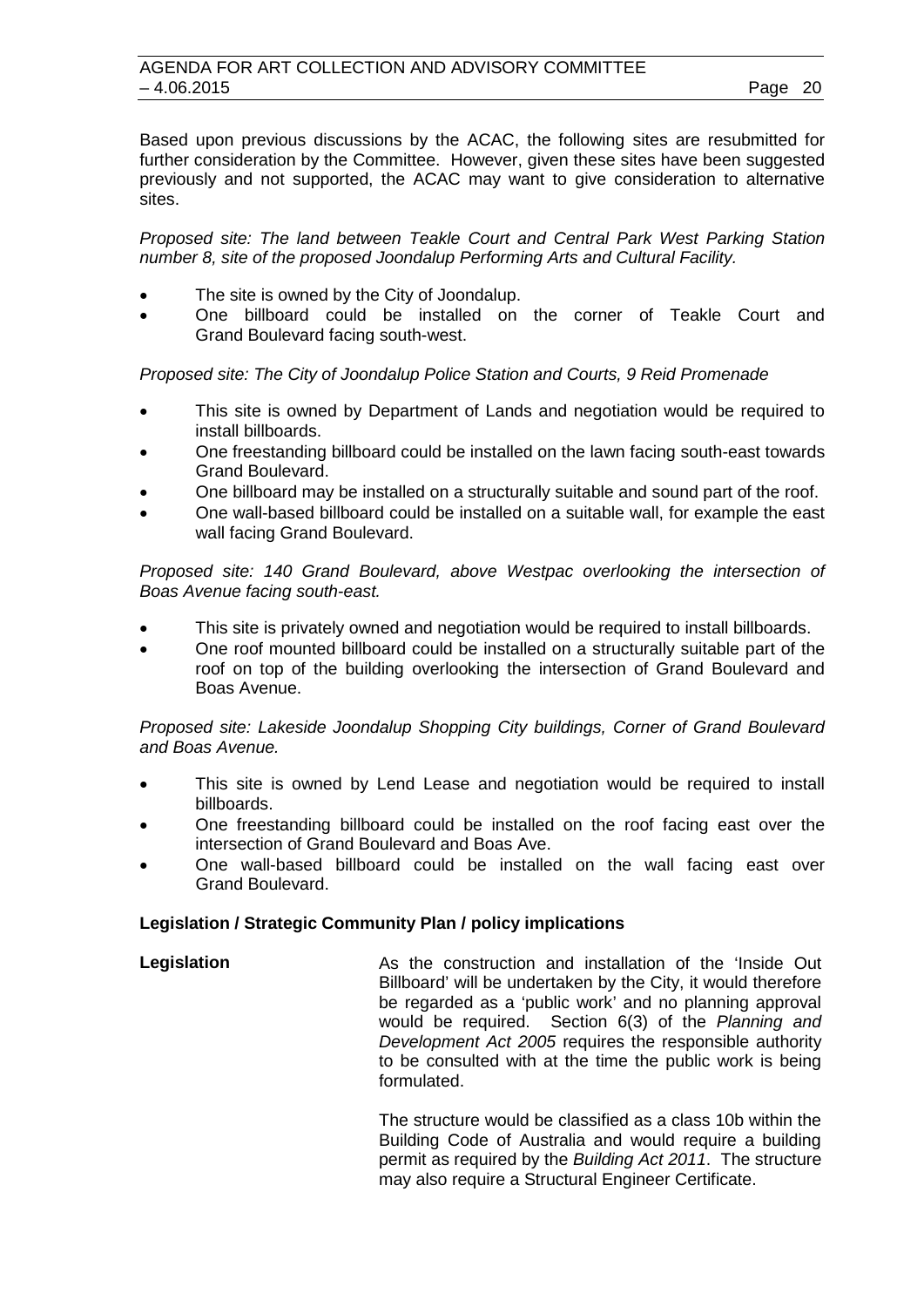### **Strategic Community Plan**

| Key theme                   | Community Wellbeing.                                                                               |
|-----------------------------|----------------------------------------------------------------------------------------------------|
| <b>Objective</b>            | Cultural development.                                                                              |
| <b>Strategic initiative</b> | Invest in publically accessible visual art that will present a<br>culturally-enriched environment. |
| <b>Policy</b>               | The City's Art and Memorabilia Collections Policy.                                                 |

### **Risk management considerations**

All works considered would need to meet stringent public safety criteria.

### **Financial / budget implications**

The financial implications are variable and will be determined by the choice of site and billboard type approved. Further final/detailed quotes would be required.

The actual capital cost in 2013-14 for the installation of the Inside-Out Billboard located at the library was \$30,361 including the initial cost of manufacturing the billboard structure, printing of the banner display, signage and the associated road management costs for the installation of the structure.

The annual cost to operate the Inside-Out Billboard located at the library is \$15,200. This includes two commission fees for artists, the banner printing, changeover costs and contingency for road traffic management.

The annual cost to operate a second billboard displaying the existing billboard banners would be approximately \$8,600. This is less as the total would not include the commission fees for artists creating new artworks.

If the ACAC recommends proceeding with additional Inside-Out Billboard sites, funds will need to be allocated within the *Five Year Capital Works Program* for the design, manufacture and installation of a billboard at approved sites. Funds will also need to be allocated to the annual operational budget for each additional site.

All amounts quoted in this report are exclusive of GST.

### **Regional significance**

The City's Art Collection, including its public art, archives and memorabilia, plays an important part in shaping and developing a sense of community.

The on-going provision of an accessible and high calibre art collection is integral to the cultural development and vibrancy of the City of Joondalup region and to best practice standards for the development of the visual arts in local government.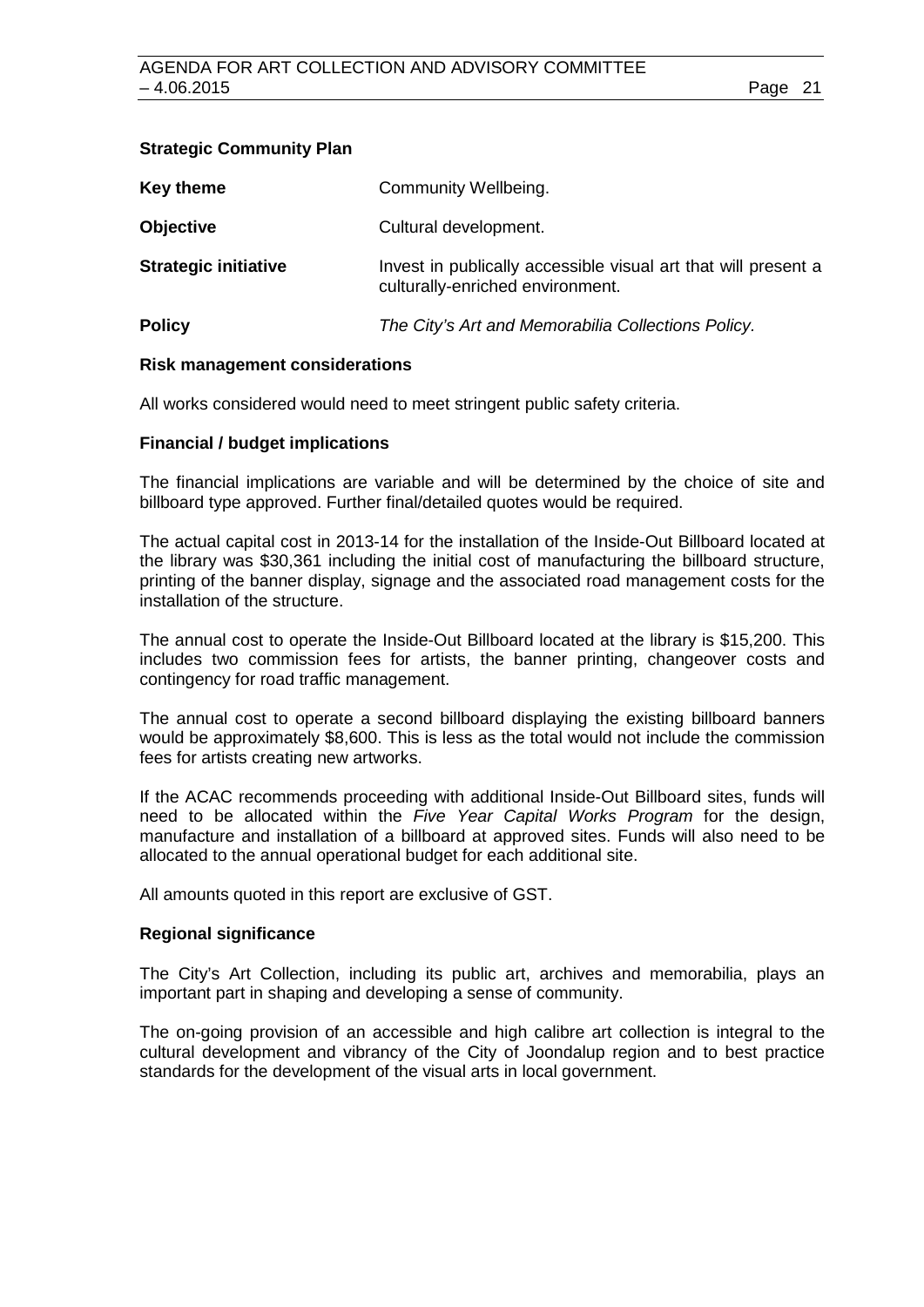### **Sustainability implications**

The installation of public artworks has positive social sustainability implications. Public artworks physically enrich a locality and provide a catalyst for public discussion about current social, economic and environmental issues. Public artworks strengthen the public realm by creating points of interest, animating spaces and providing beauty, character and colour to places. A new public artwork will build upon the relevance of the City's public spaces for the local community and increase the value of the City's cultural resources.

### **Consultation**

At its meeting held on 20 November 2012 (CJ248-11/12 refers), Council agreed that no community consultation is required for the Inside-Out Billboard project. However, engagement would need to be undertaken with the relevant land owners and statutory authorities where appropriate.

### **COMMENT**

In order to establish a second Inside-Out Billboard in 2015, it is recommended Council selects a site listed in this report or provides direction by suggesting potential sites for evaluation.

### **VOTING REQUIREMENTS**

Simple Majority.

### **RECOMMENDATION**

### **That Council:**

- **1 GIVES consideration to a preferred site for evaluation as the site of the second City of Joondalup Inside-Out Billboard;**
- **2 NOTES an amount of \$30,000 has been listed as a Capital Project within the 2015-16 draft budget to establish an additional City of Joondalup Inside-Out Billboard.**

*Appendix 1 refers*

*To access this attachment on electronic document, click here*: *[Attach1ARTagn040615.pdf](http://www.joondalup.wa.gov.au/files/committees/ACAC/2015/Attach1ARTagn040615.pdf)*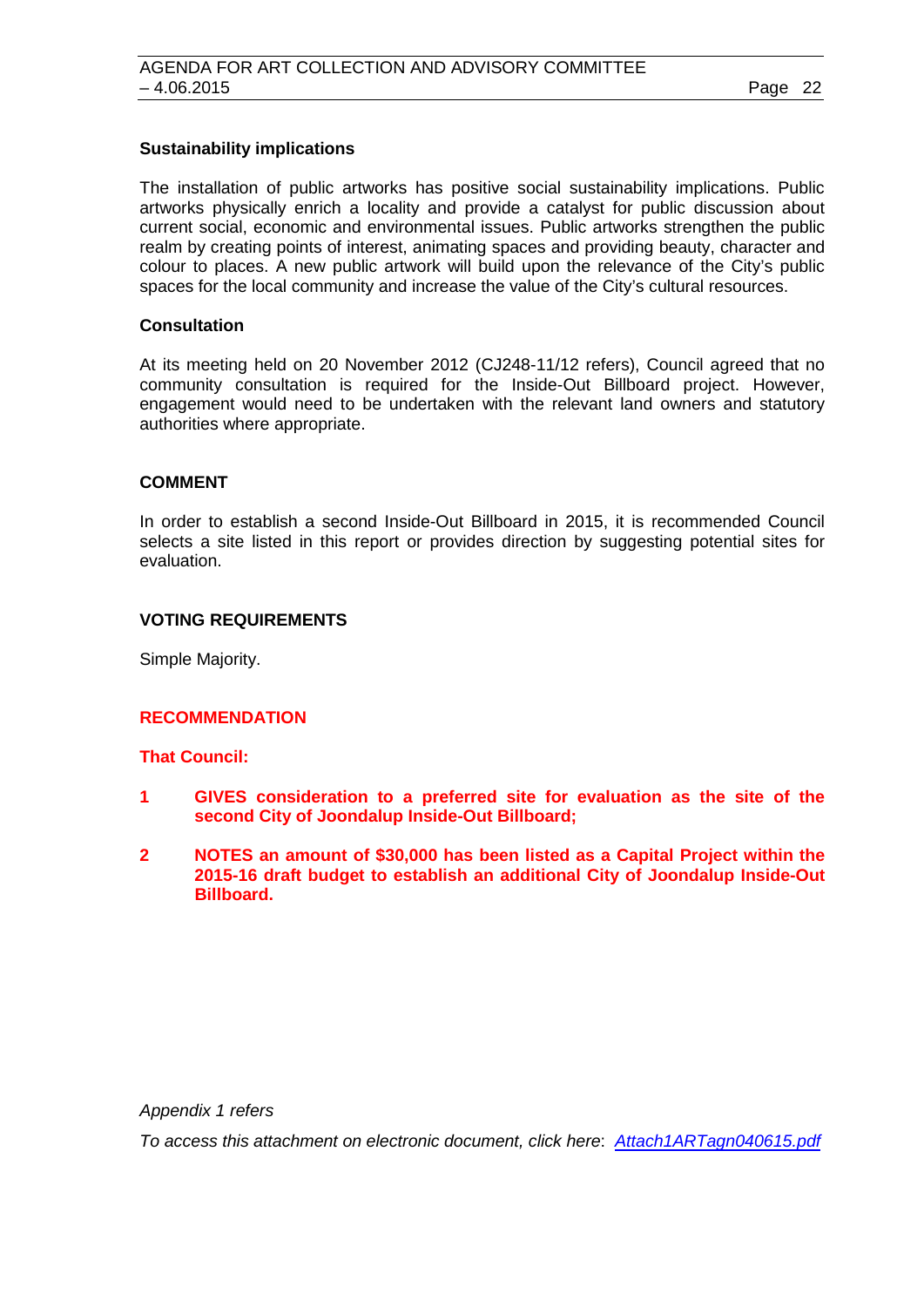<span id="page-22-0"></span>

| <b>ITEM3</b>                          | 2015 CITY OF JOONDALUP COMMUNITY<br><b>ART</b><br><b>POSSIBLE ARTWORK</b><br><b>FOR</b><br><b>EXHIBITION</b><br>$\mathbf{m} = 0.01$<br><b>ACQUISITION</b>                                        |
|---------------------------------------|--------------------------------------------------------------------------------------------------------------------------------------------------------------------------------------------------|
| <b>WARD</b>                           | All                                                                                                                                                                                              |
| <b>RESPONSIBLE</b><br><b>DIRECTOR</b> | Mr Mike Tidy<br><b>Corporate Services</b>                                                                                                                                                        |
| <b>FILE NUMBER</b>                    | 104679, 101515                                                                                                                                                                                   |
| <b>ATTACHMENT</b>                     | Nil.                                                                                                                                                                                             |
| <b>AUTHORITY / DISCRETION</b>         | Executive – the substantial direction setting and oversight<br>role of Council, such as adopting plans and reports,<br>accepting tenders, directing operations, setting and<br>amending budgets. |

### **PURPOSE**

For the Art Collection and Advisory Committee (ACAC) to consider the possible acquisition of artworks following the City's 2015 Community Art Exhibition (CAE).

### **EXECUTIVE SUMMARY**

The 2015 annual CAE will be hosted by the City of Joondalup in the Great Space at Lakeside Joondalup Shopping City. The CAE is a non-acquisitive exhibition that is open to residents of the City of Joondalup and members of local visual arts associations.

The 2015 CAE includes revised conditions increasing the maximum artwork size from 50 centimetres x 50 centimetres to 100 centimetres x 100 centimetres and an increase in the maximum artwork price value from \$1,000 to \$2,000.

Artists may enter as many pieces as they wish after paying a minimal entry fee. The CAE contains a number of award categories, with winners determined by an independent judging panel consisting of industry experts. Traditionally, the City does not acquire many pieces of art from the CAE, however if there are suitable pieces that would add to the City's Art Collection a recommendation will be made for possible purchase.

### **BACKGROUND**

The City of Joondalup Community Art Exhibition is an annual exhibition open to all Joondalup residents and members of local visual arts associations. It offers non acquisitive awards in a variety of categories, such as the Most Outstanding Artwork Award, five media-specific categories and a variety of themed awards with specific criteria.

For a small entry fee, local artists have the opportunity to gain exposure for their art, practice and participate in an annual community exhibition. The exhibition has an ongoing partnership with the Joondalup Community Art Association (JCAA).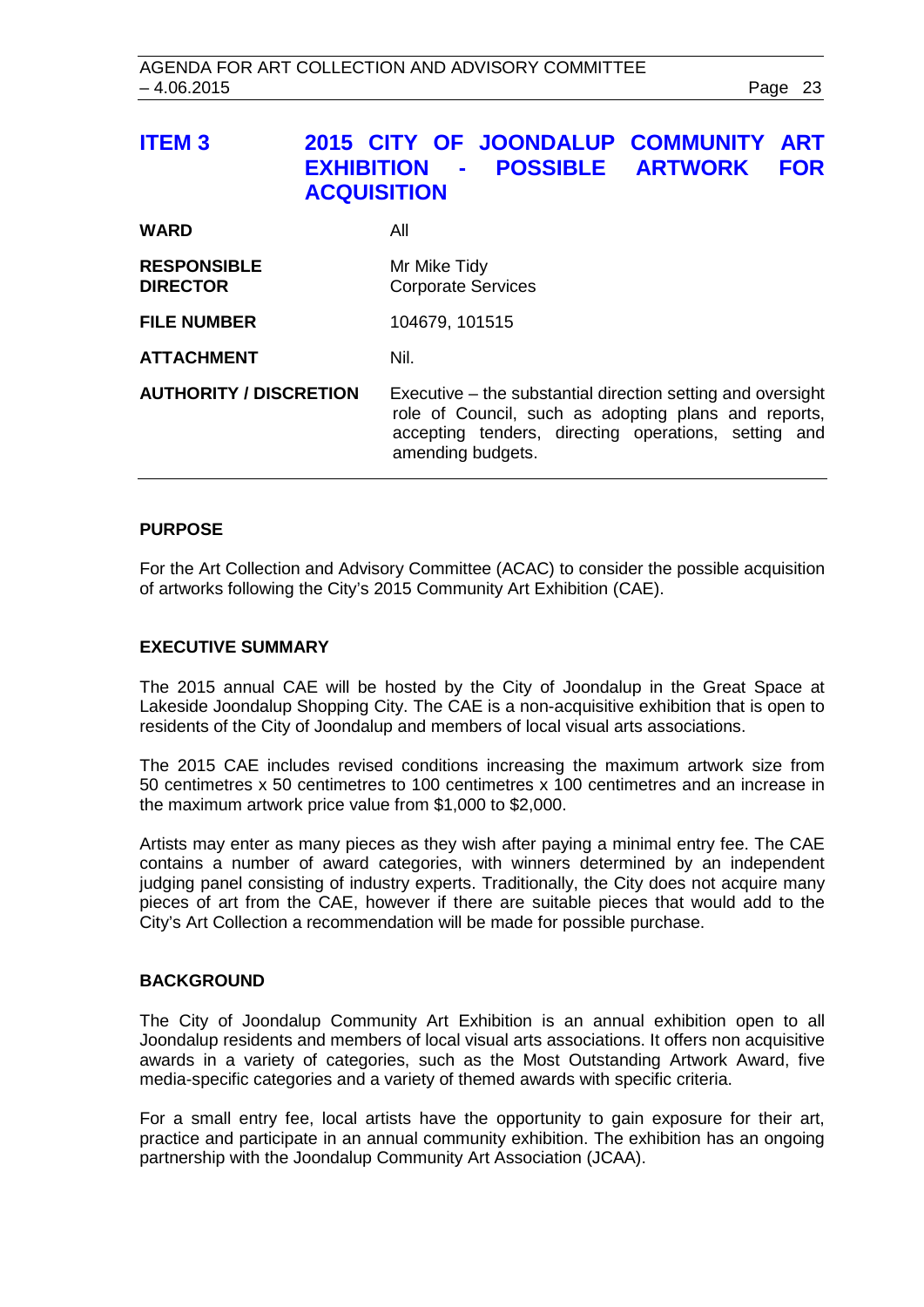### **DETAILS**

The 2015 CAE is held in the Great Space at Lakeside Joondalup Shopping City as it has been since its inception. The CAE does not have a theme, which allows all artists ample freedom to explore ideas and concerns of primary interest within their ongoing practice.

The following conditions were placed on entries to the 2015 CAE:

- Two and three dimensional artworks are to be a maximum size of 100 x 100 centimetres (including frame).
- The maximum price of artworks is to be \$2,000.

The award categories for the 2015 CAE are listed as follows:

- Most Outstanding Work \$1,500.
- Media categories (Five x \$1,000) \$5,000.
- Celebrating Joondalup Award \$500.
- Popular Choice Award \$500.
- Artist in Focus Award \$500 and exhibition.
- Student Award \$250 voucher.

In the event that there are many works worthy of merit, in addition to the above mentioned prizes, the independent judging panel may award up to three discretionary Judges' Commendation Awards. These awards take the form of a certificate and do not include a cash prize.

The panel shortlists up to five works for consideration in each award and the winners are then chosen by consensus discussion. In the event a consensus cannot be reached, the artworks may be judged according to a scoring matrix.

The judging panel is required to provide a brief written statement about each of the award winning artworks and why they were chosen. These statements may be quoted when announcing the winners on the opening night and for media and promotional purposes.

The CAE provides the following benefits:

- An environment that is supportive of the visual arts within a local context.
- The opportunity for the City to engage with community members in a positive way and enhance public perception of the organisation.
- A contribution to the local economy by attracting non-residents to the area.

### **Issues and options considered**

There are four options open to the ACAC, those being:

- accept the recommendations for acquisitions
- accept part of the recommendations for acquisitions
- not accept any recommendations for acquisitions or
- recommend an acquisition for purchase.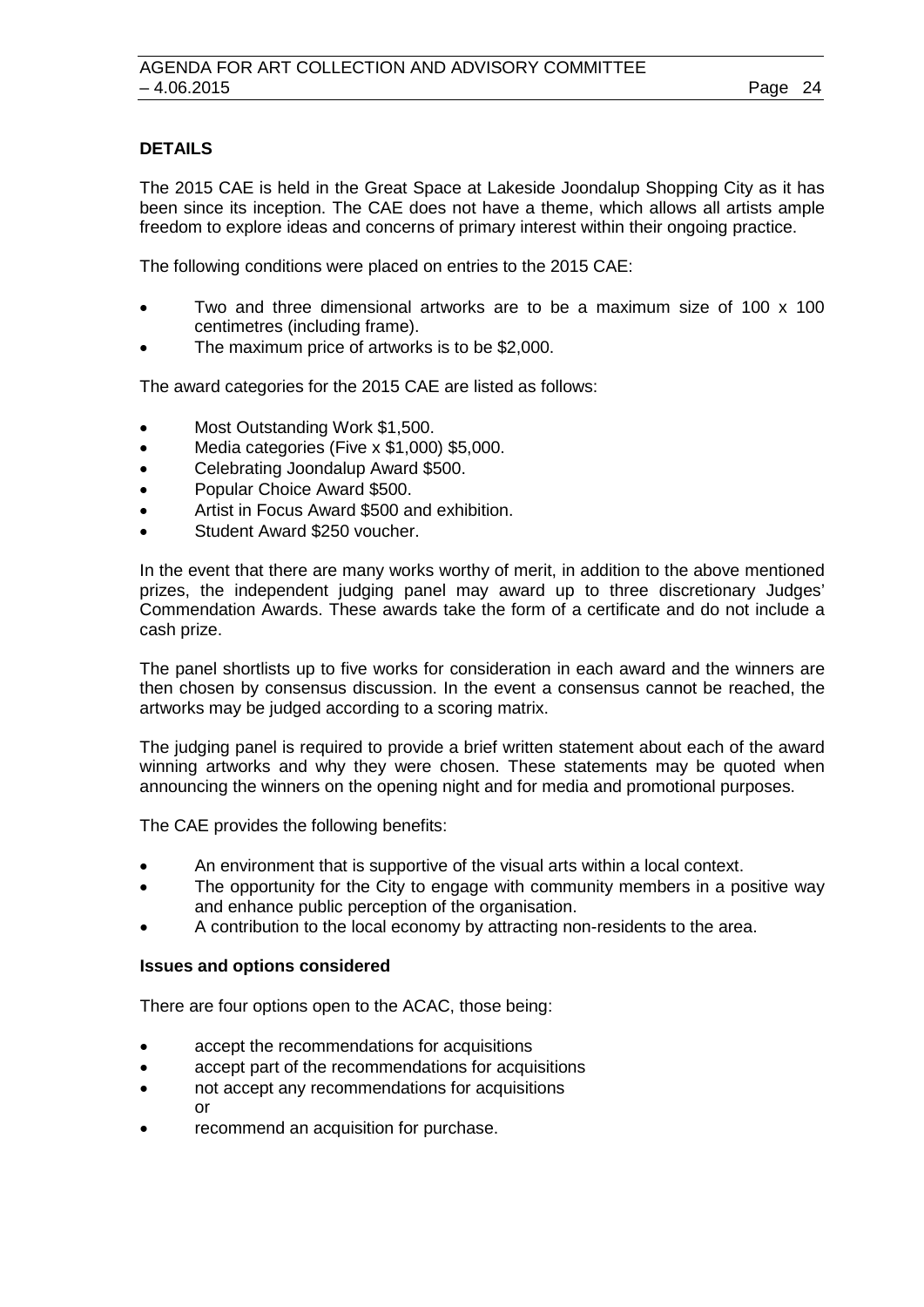### **Legislation / Strategic Community Plan / policy implications**

Legislation **The ACAC** and the Chief Executive Officer have been granted delegated authority to purchase artworks recommended up to an amount of \$15,000 and within budget allocations.

### **Strategic Community Plan**

**Key theme Community Wellbeing.** 

**Objective** Cultural development.

**Strategic initiative •** Invest in publicly accessible visual art that will present a culturally-enriched environment. • Promote local opportunities for arts development.

**Policy** *The City's Art and Memorabilia Collections Policy.*

### **Risk management considerations**

The risks of adding artwork that is not aligned to the City's current art collection are as follows:

- The City's Art Collection is a specialised and curated collection. The integrity of the collection could be jeopardised by purchasing artworks on subjective criteria.
- The collection is building in value year on year and now represents a sizeable asset. Thus the overall value of the collection is of concern and this will deteriorate if not directed correctly or if 'weak' works enter the collection.

When the City's Art Collection was assessed in December 2007, the valuer's comments noted that the City has a significant contemporary Art Collection of excellent financial and cultural value. Overall, selections have been made in order to build a collection of high artistic and financial value.

### **Financial / budget implications**

Current financial year impact

| Account no.          | 1442 C1021 6232 000.            |
|----------------------|---------------------------------|
| <b>Budget Item</b>   | C1021 Purchase of ArtworkM167.  |
| <b>Budget amount</b> | \$15,000 of the 2014-15 budget. |
| Amount spent to date | \$17,405.                       |
| <b>Proposed cost</b> | Unknown.                        |
| <b>Balance</b>       | \$0.                            |

The current financial year's budget is fully committed.

All amounts quoted in this report are exclusive of GST.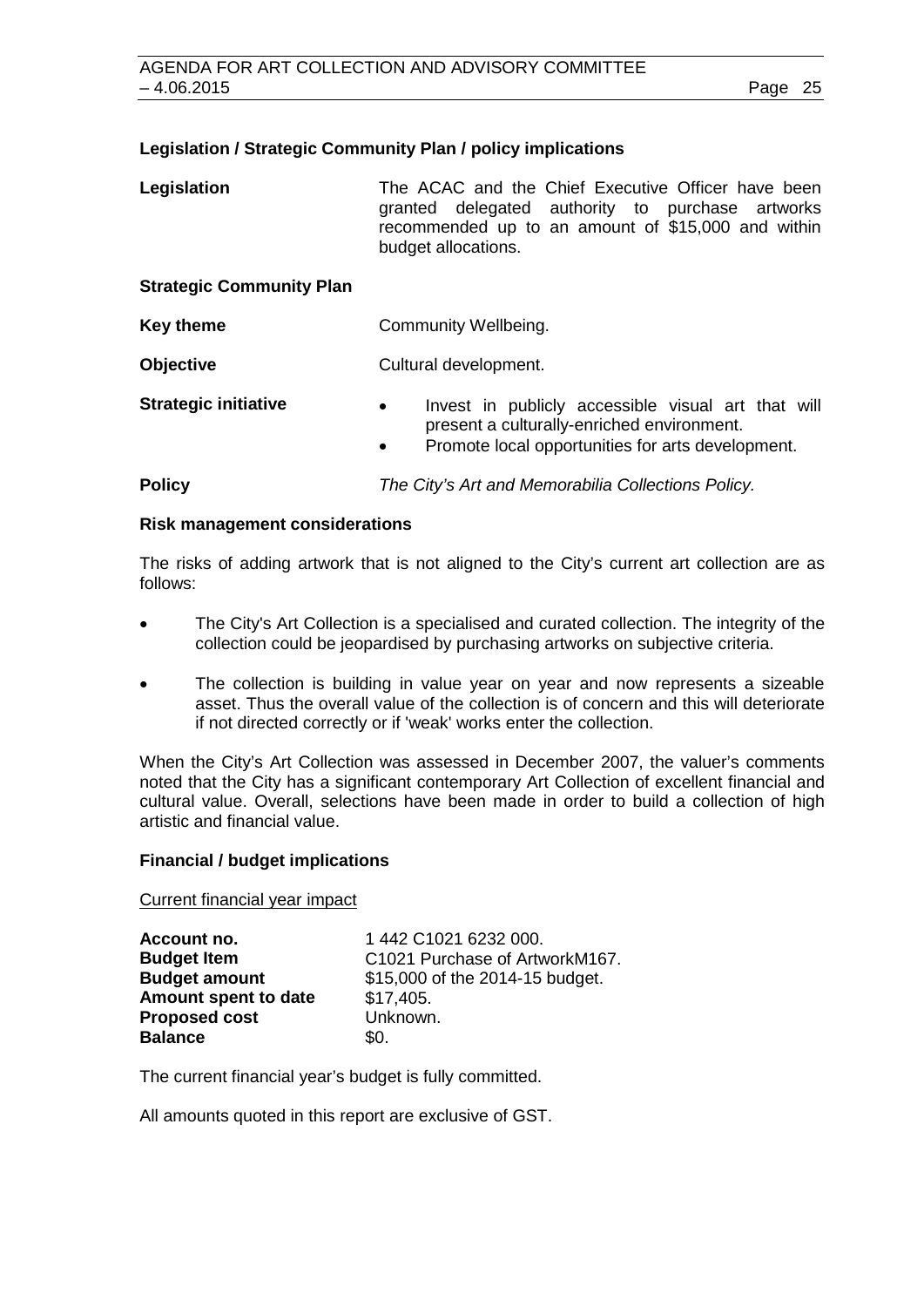### **Regional significance**

The creation of a high standard of professional art creates a cultural asset for the entire northern region. It promotes the City of Joondalup as an instigator of supporting development in local arts and culturally invigorates the City through engaging the local community.

### **Sustainability implications**

Visual art provides physical and educational enhancement of a locality and provides a catalyst for public discussion about current social, economic and environmental issues. Through creating more regular points of interest and interaction with visual arts the local community could possibly enjoy visual art all the year round. This would enhance the relevance of the City's cultural identity for the local community and would increase the value of the City's cultural resources.

### **Consultation**

Not applicable.

### **COMMENT**

A presentation will be made to the committee during the tour recommending those items of artwork featuring as part of the City's 2015 CAE for possible purchase by the City.

### **VOTING REQUIREMENTS**

Simple Majority.

### **RECOMMENDATION**

**That the Art Collection and Advisory Committee GIVES CONSIDERATION to acquiring the recommended pieces of artwork displayed as part of the City of Joondalup's 2015 Community Art Exhibition.**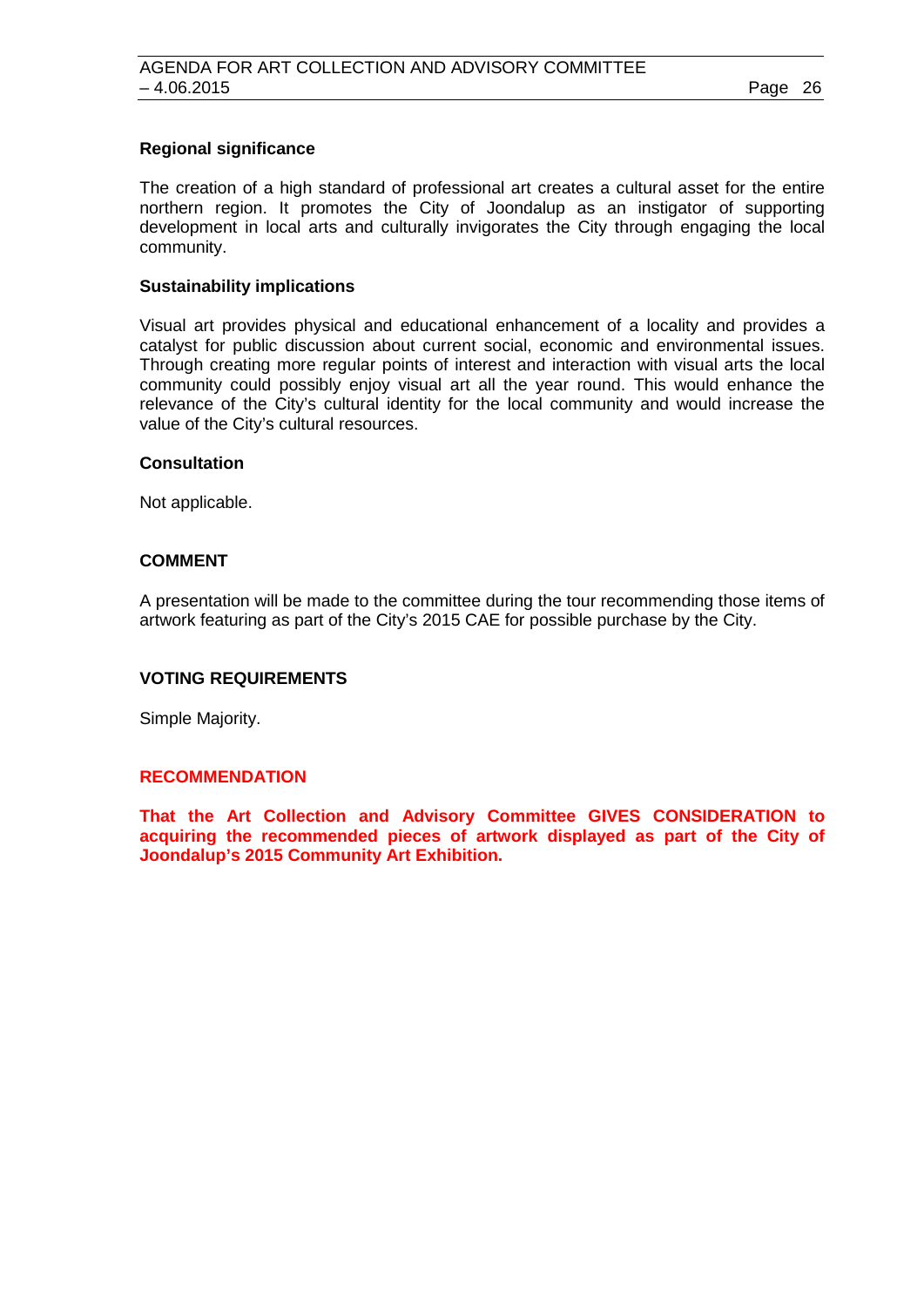# <span id="page-26-0"></span>**ITEM 4 CITY OF JOONDALUP ART COLLECTION AUDIT**

| <b>WARD</b>                           | All                                                                                                                                                    |                                                                      |
|---------------------------------------|--------------------------------------------------------------------------------------------------------------------------------------------------------|----------------------------------------------------------------------|
| <b>RESPONSIBLE</b><br><b>DIRECTOR</b> | Mr Mike Tidy<br><b>Corporate Services</b>                                                                                                              |                                                                      |
| <b>FILE NUMBER</b>                    | 14158, 101515                                                                                                                                          |                                                                      |
| <b>ATTACHMENTS</b>                    | Attachment 1                                                                                                                                           | Summary of the City of Joondalup Art<br><b>Collection Categories</b> |
| <b>AUTHORITY / DISCRETION</b>         | Information - includes items provided to Council for<br>information purposes only that do not require a decision<br>of Council (that is for 'noting'). |                                                                      |

### **PURPOSE**

For the Art Collection and Advisory Committee to consider the findings of the recent assessment of the City of Joondalup Art Collection and consider if a theme should be introduced for art acquisitions.

### **EXECUTIVE SUMMARY**

At its meeting held on 9 February 2015, the Art Collection and Advisory Committee (ACAC) requested a report be prepared dealing with an audit of the City's art collection to determine the mix of the collection and that consideration be given to specifying the category each year based on the audit result whether it be painting, sculpture or photography.

The City's art collection currently houses 237 artworks, with a focus on Western Australian contemporary art. The collection is comprised of a range of media including painting, sculpture, drawing, ceramic, print, photography, digital media and textile. Each year, \$15,000 is allocated to new acquisitions and several artworks are acquired per year from this fund. In recent years, an amount of \$15,000 per year was allocated to commissioning artists to produce one original artwork per year. One artwork is acquired per year via the Community Invitation Art Award (CIAA) with the winning artwork automatically being acquired by the City.

An assessment was carried out in early 2015 to determine the mix of the different types of art in the collection. The result shows that the mix of the collection reflects the values and aspirations of the City of Joondalup in line with the selection criteria prescribed by *The City's Art and Memorabilia Collections Policy*. It is recommended that a theme or category is not applied when considering new acquisitions or for the CIAA.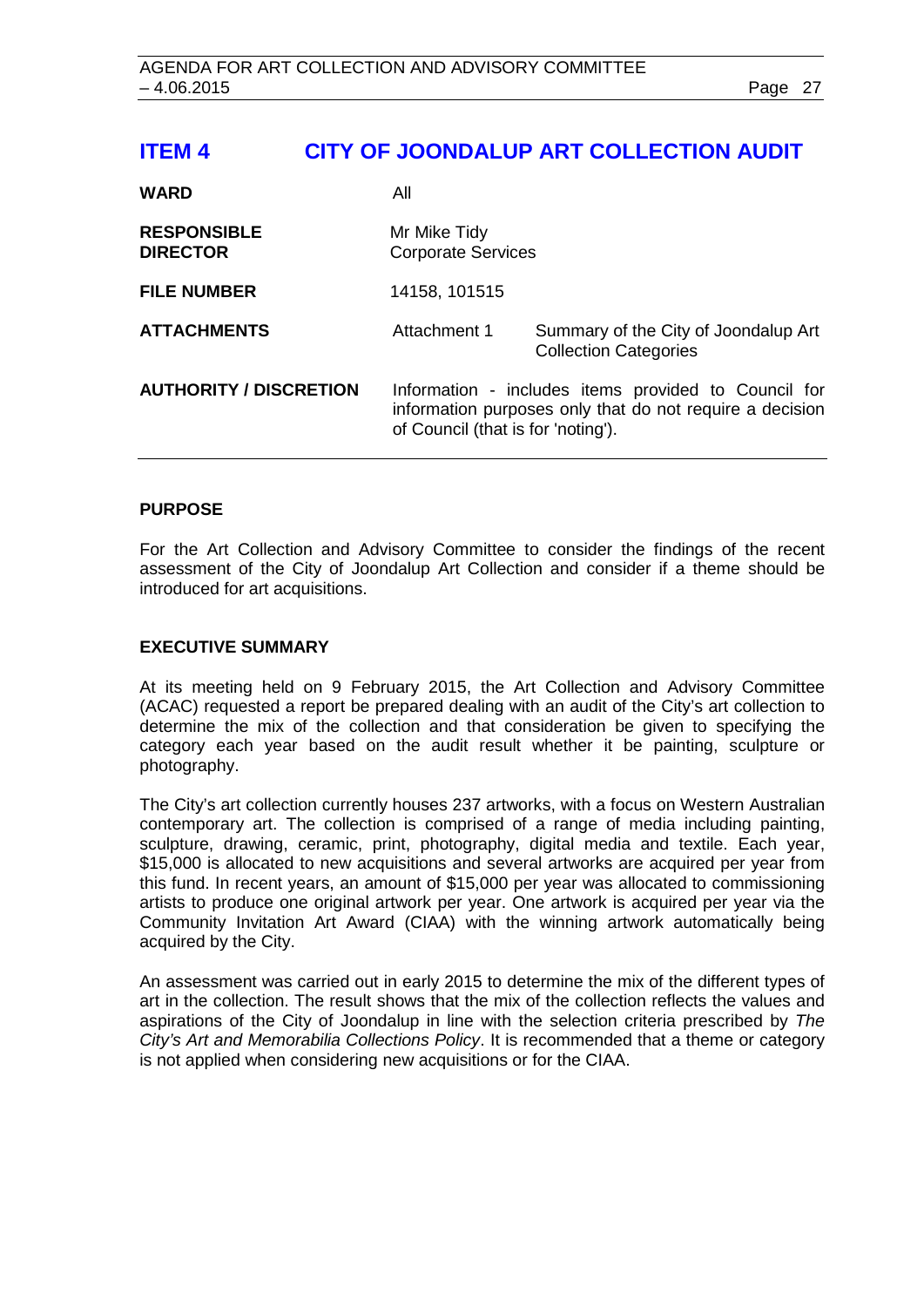### **BACKGROUND**

At its meeting held by the Joint Commissioners in November 1999 (CJ397-11/99 refers), it was agreed that the City of Joondalup would be allocated artwork that reflected its modern suburban environment, following the inception of the City of Joondalup and its division from the City of Wanneroo. Artwork that was acquired post 1991 and/or works that had a focus toward urban landscapes; boat and sea pictures and sculptures; still life and domestic interior works; and figurative, abstract and portraiture works were allocated to the City of Joondalup. Since that time, the City has focussed on collecting works that fit this description principally from Western Australian contemporary artists.

From 1998, the collection has been professionally curated. Selective methods of acquisition and disposal, along with a management policy, have ensured that the collection has maintained integrity. It is a cultural asset to the City because it records, interprets, and celebrates the City of Joondalup as it develops and matures and becomes a part of the fabric of Western Australian identity. It was valued in early 2015 and is currently insured for \$707,000. For purposes of comparison the collection was valued at \$207,000 in 2001.

The following comment was included in a report presented to the ACAC at its meeting held on 2 April 2012 and later noted by Council at its meeting held on 14 April 2012 (CJ068-04/12 refers):

*"In 2007, the City introduced a 'local content and context' criterion as part of the Invitation Art Award (IAA), which had a direct impact on the award with a number of high profile artists deciding not to enter the exhibition. As a result the size and overall quality of the works in the exhibition was lowered and the idea was subsequently dropped.* 

*In 2010, the City introduced the 'Celebrating Joondalup Award' which is an optional category for artists to enter and is intended to encourage works that have a particular relevance to Joondalup. This has proved to be a more productive method of fostering local content in the IAA."*

At its meeting held on 9 February 2015, the ACAC requested a report be prepared dealing with an audit of the City's art collection to determine the mix of the collection and that consideration be given to specifying the category each year based on the audit result whether it be painting, sculpture or photography.

### **DETAILS**

The City supports Western Australian art and artists through an art acquisition program, and collects contemporary artworks that contain a degree of local interest and content.

Each year the City allocates funds in the budget to undertake the purchase of artworks from exhibitions outside of the City of Joondalup. In recent years the amount allocated has been \$15,000. The suitability of these purchases is assessed based on the selection criteria (listed below) outlined in *The City's Art and Memorabilia Collections Policy*:

- Is a quality example that will be a significant addition to the collection.
- Enhances the current scope of the City of Joondalup art collection.
- Is an unconditional donation, purchase or lease which has valid and clearly verifiable legal title.
- Has the capacity to be displayed in a Council building or other appropriate space without hindrance to public access or safety.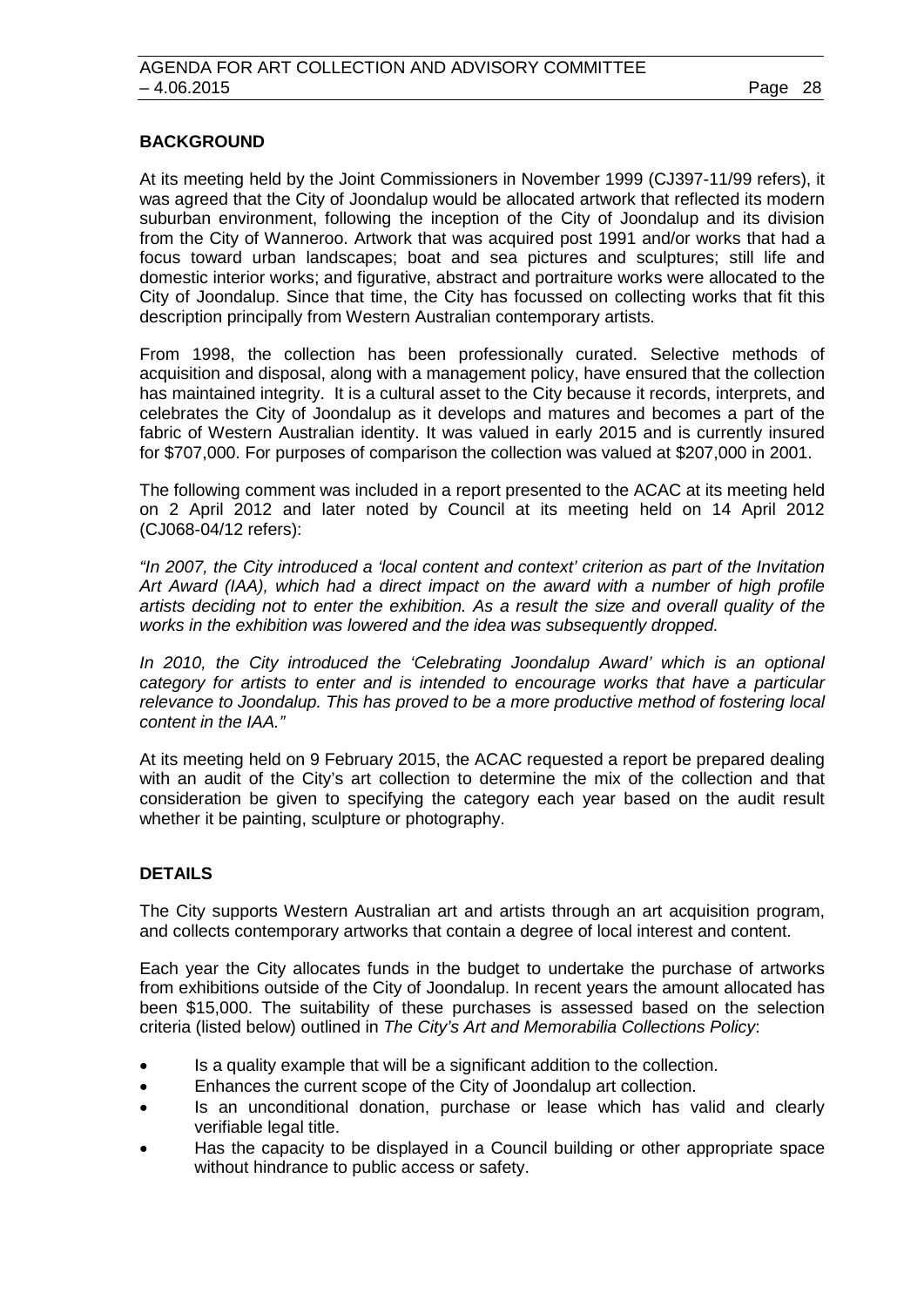- Has the necessary resources allocated to resolve all foreseeable issues related to conservation, presentation and storage, as part of the acquisition.
- Is quality artwork by a contemporary Western Australian artist.
- Represents a significant period, occasion or initiatives in the evolution of the City.
- Represents the artistic practice of a Western Australian artist (or artist residing in Western Australia) who has received acclaim for their work locally, nationally or internationally.
- Strengthens and adds to an existing series of works.
- Builds on identifiable themes within the whole collection.

On average, four to six artworks are acquired in this way each year. The funds allocated also cover acquisitions which come from the City's two annual art competitions, the Community Invitation Art Award (CIAA) and the Community Art Exhibition (CAE). The winning entrant of the CIAA is automatically acquired into the collection provided that it meets the selection criteria.

In recent years, an amount of \$15,000 per year was allocated to commissions whereby a Western Australian professional artist creates a unique artwork in response to a key theme in celebration of the City of Joondalup. The intent of this allocation of funds was to allow the Council more influence in determining the type of artwork added to the City's collection. This allocation was recently reserved for two years in order to commission an international artist to undertake a residency and visit the City to interpret and reflect a key theme in celebration of the City of Joondalup.

### Artwork Collection Assessment (Attachment 1 refers)

The assessment focussed on categorising the collection in the following four ways:

- Media.
- Content.
- Genre.
- Provenance.

Media refers to the materials used to create the artwork. Painting is the dominant media in the City of Joondalup's collection with 42% of the artworks being comprised of some form of paint media, including oil, acrylic, watercolour, aerosol or mixed media.

Content refers to the underlying meaning of the artwork and the ideas and philosophies that it references. The majority of the works in the collection deal with ideas around progress, change and contemporary urban life. The natural world is a broad category and it appears to dominate; however, this category is expressed in a very wide variety of ways across the collection and is also of interest to many artists and audiences.

The word genre in this context, refers to still life, landscape, portraiture and human anatomy, this was once a common way to categorise artworks. In the City's collection, the predominant genre is landscape (50%) then portraiture (39%). It should be noted that this is an outdated system of categorising art that is no longer commonly used in contemporary art due to the highly diverse range of materials used, and also the new modes and methods presented by new technologies and idealogies.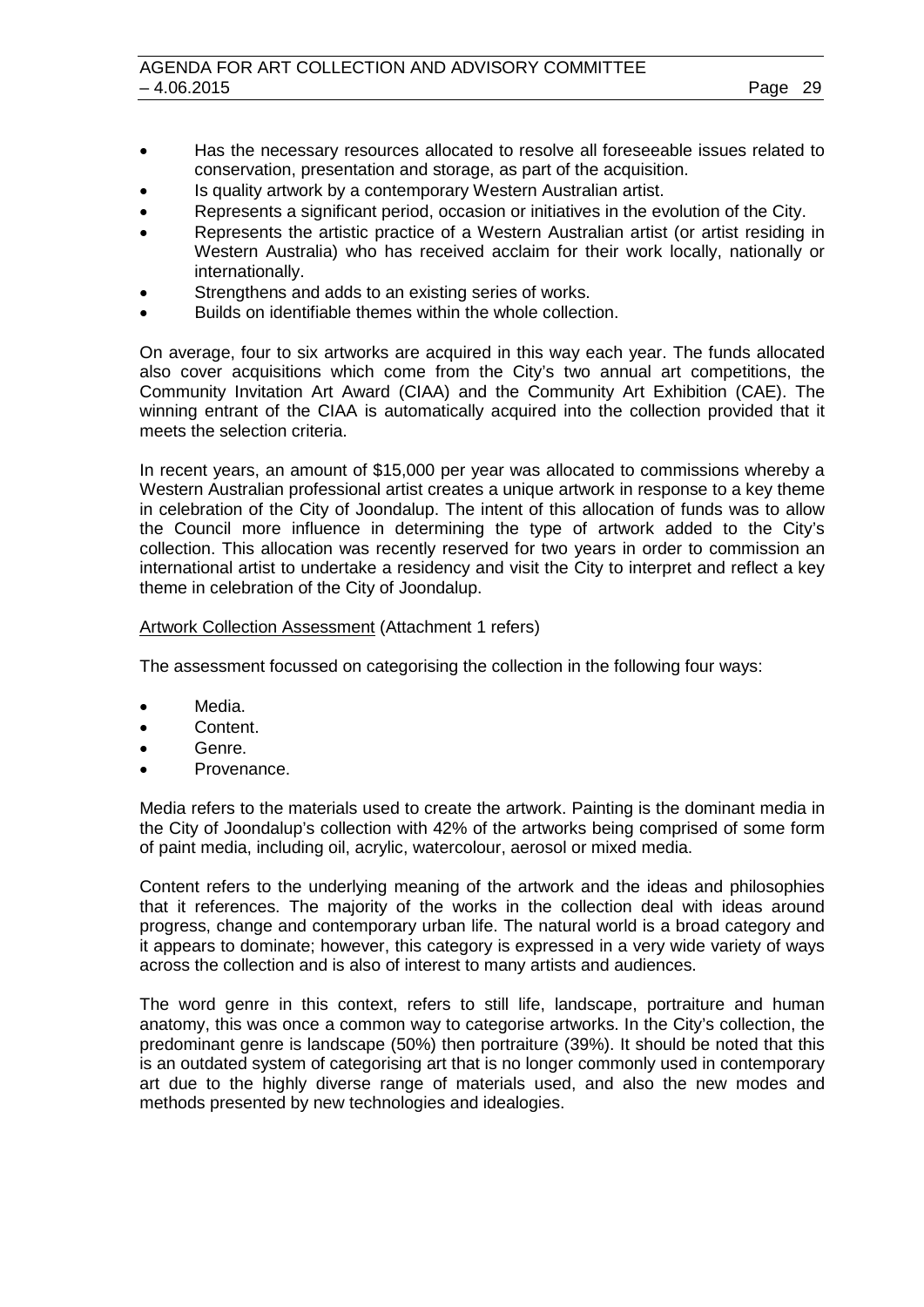Provenance refers to where the artwork came from and the story that accompanies its acquisition. The percentage of works inherited from the former City of Wanneroo collection is high (34%), but this is to be expected considering the relatively short amount of time that has passed since the collection passed over to the City of Joondalup. Over time, this ratio will decrease and a trend will emerge that shows that the majority of artworks are acquired, with a small proportion of acquisitions made via the CIAA and the CAE. This assessment has revealed that only 7% of acquisitions come from the CIAA. There is a very low number of art being purchased directly from artists, only 2%, with most purchases made via commercial galleries.

### Location of artworks throughout City buildings

34% of the artworks are currently in storage and this is in part due to the fact that there is currently no specific venue for the display of cultural artefacts in the City. There are a number of artworks in storage that are on rotation, resting, needing repair, or are no longer suitable for display. Those no longer suitable for display will likely be considered and recommended for deaccession at a later date. Community areas such as libraries and recreation centres are problematic places to display art due to various factors; size of the space or artwork, public safety, risk of theft, risk of damage, and too much ultra violet light, being the most common problems that prohibit display.

### **Policy**

*The City's Art and Memorabilia Collections Policy* supports Western Australian art and artists through an art acquisition program. The City follows selection criteria for the acquisition of artworks for the City's art collection including from City's art awards. This approach ensures that the collection, acquisitions and awards include contemporary art and art demonstrating local content and context.

### **Issues and options considered**

### Themes

The purpose of the City's art collection is to preserve, grow and maintain the City's cultural assets and to preserve, protect and promote the unique social and cultural identity of the City. It aims to support contemporary artists, and provide Joondalup citizens with access to high quality, contemporary visual art.

The City meets these objectives in line with curatorial consideration and professional advice according to best practice in the national arts industry. Best industry practice is outlined in *The Code of Practice* by the National Association for the Visual Arts (NAVA), the national body for the visual arts. Other practical assistance is provided to the City via its annual membership with Artsource, the peak body for Western Australian visual arts.

When the City's art collection was assessed in December 2011, the professional valuer commented that the City has a significant contemporary art collection of excellent financial and cultural value.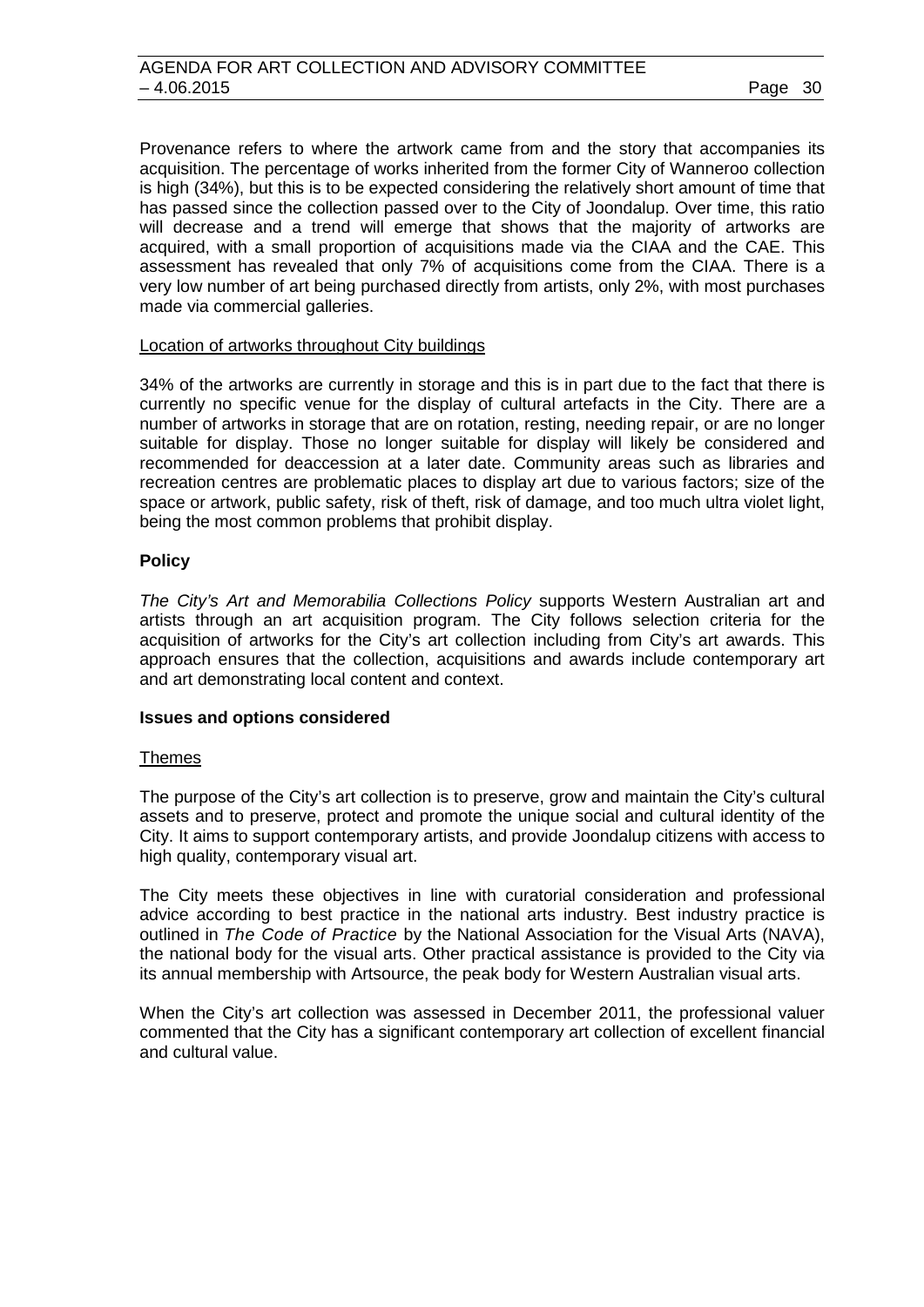### **Legislation / Strategic Community Plan / policy implications**

| Legislation                     | Not applicable.                                                                                    |
|---------------------------------|----------------------------------------------------------------------------------------------------|
| <b>Strategic Community Plan</b> |                                                                                                    |
| Key theme                       | Community Wellbeing.                                                                               |
| <b>Objective</b>                | Cultural development.                                                                              |
| <b>Strategic initiative</b>     | Invest in publically accessible visual art that will present a<br>culturally enriched environment. |
| <b>Policy</b>                   | The City's Art and Memorabilia Collections Policy.                                                 |

### **Risk management considerations**

The storage, care and maintenance of low quality artwork can outweigh the artworks financial and cultural value.

### **Financial / budget implications**

Not applicable.

### **Regional significance**

The City's art collection is a specialised and curated collection of artworks by Western Australian artists. Selections have been made in order to build a collection of high artistic and financial value. The collection is building in value and now represents a sizeable asset. When the City's art collection was assessed in 2011, the valuer's comments noted that the City has a significant contemporary art collection of excellent financial and cultural value and this was asserted again recently in the 2015 valuation.

The valuer's comment in 2015 was that *"It is a very good collection of works associated with Joondalup and surrounding area. (...) Well known artists include Kate McMillan, Concetta Petrillo, Eva Fernandez and indigenous artists Butcher Cherel and Queenie McKenzie. The collection is superbly displayed amongst the walls and areas of the foyer, passage ways, offices and other buildings including the library."*

### **Sustainability implications**

The acquisition of artworks for the collection has positive social sustainability implications for the City. The art collection acts as a catalyst for public discussion about current social, economic and environmental issues. The collection physically enhances public places and the public realm by creating points of interest, animating spaces and providing beauty, character and colour to the City. It also enhances the relevance for the local community of the City's cultural position and increases the value of the City's cultural resources.

### **Consultation**

Not applicable.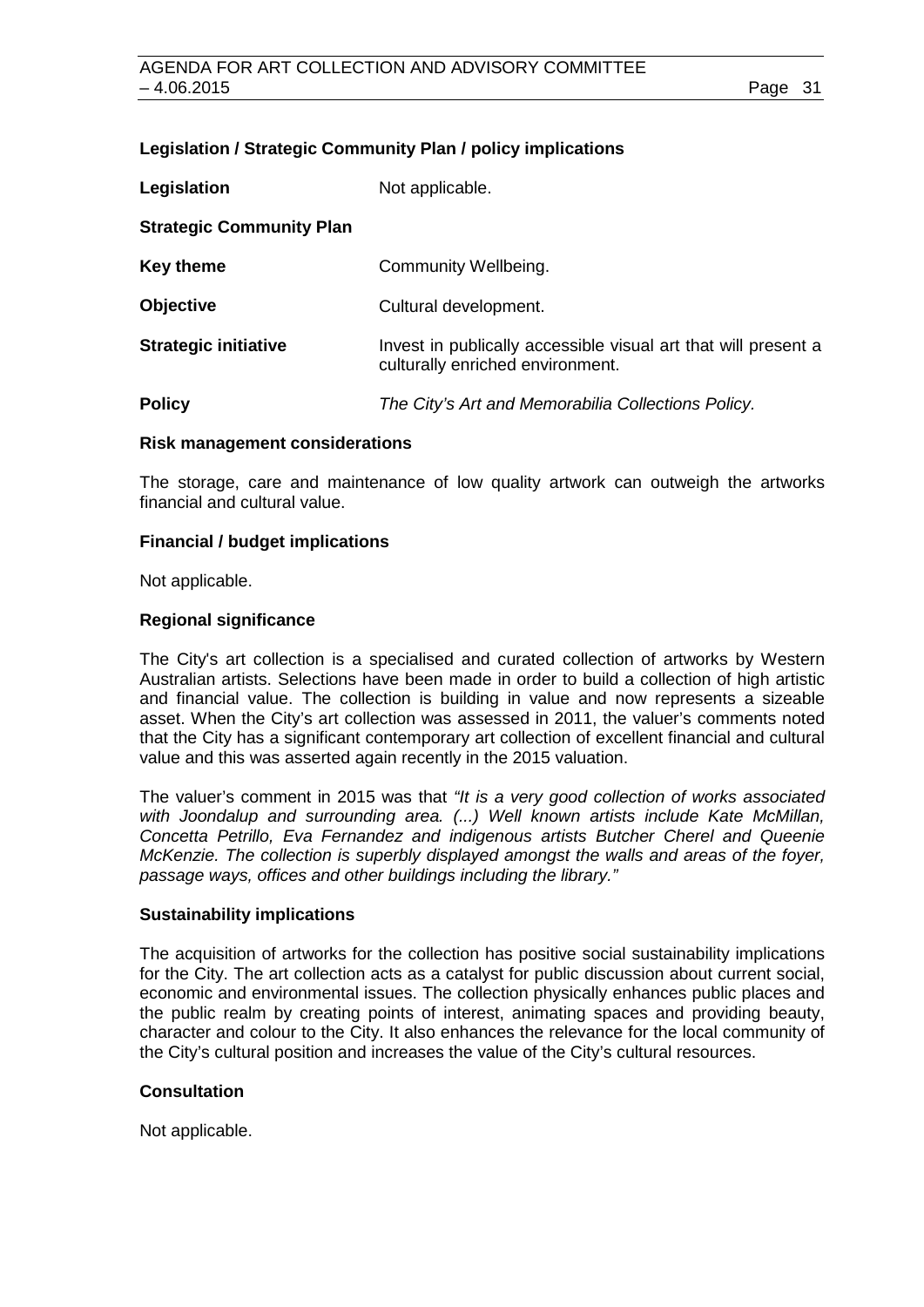### **COMMENT**

The City of Joondalup Art Collection has been carefully developed and maintained in line with a guiding policy and in accordance with art industry best practices, as outlined by the National Association for the Visual Arts and Artsource. It is generally accepted that individual artworks contained within a collection may not have appeal or resonance with every viewer, yet the artistic merit and cultural value of the collection is evident and is generally a cohesive reflection of the City's history.

### **VOTING REQUIREMENTS**

Simple Majority.

### **RECOMMENDATION**

**That the Art Collection and Advisory Committee NOTES the mix of the different types of artwork in the City's art collection.**

*Appendix 2 refers*

*To access this attachment on electronic document, click here*: *[Attach2ARTagn040615.pdf](http://www.joondalup.wa.gov.au/files/committees/ACAC/2015/Attach2ARTagn040615.pdf)*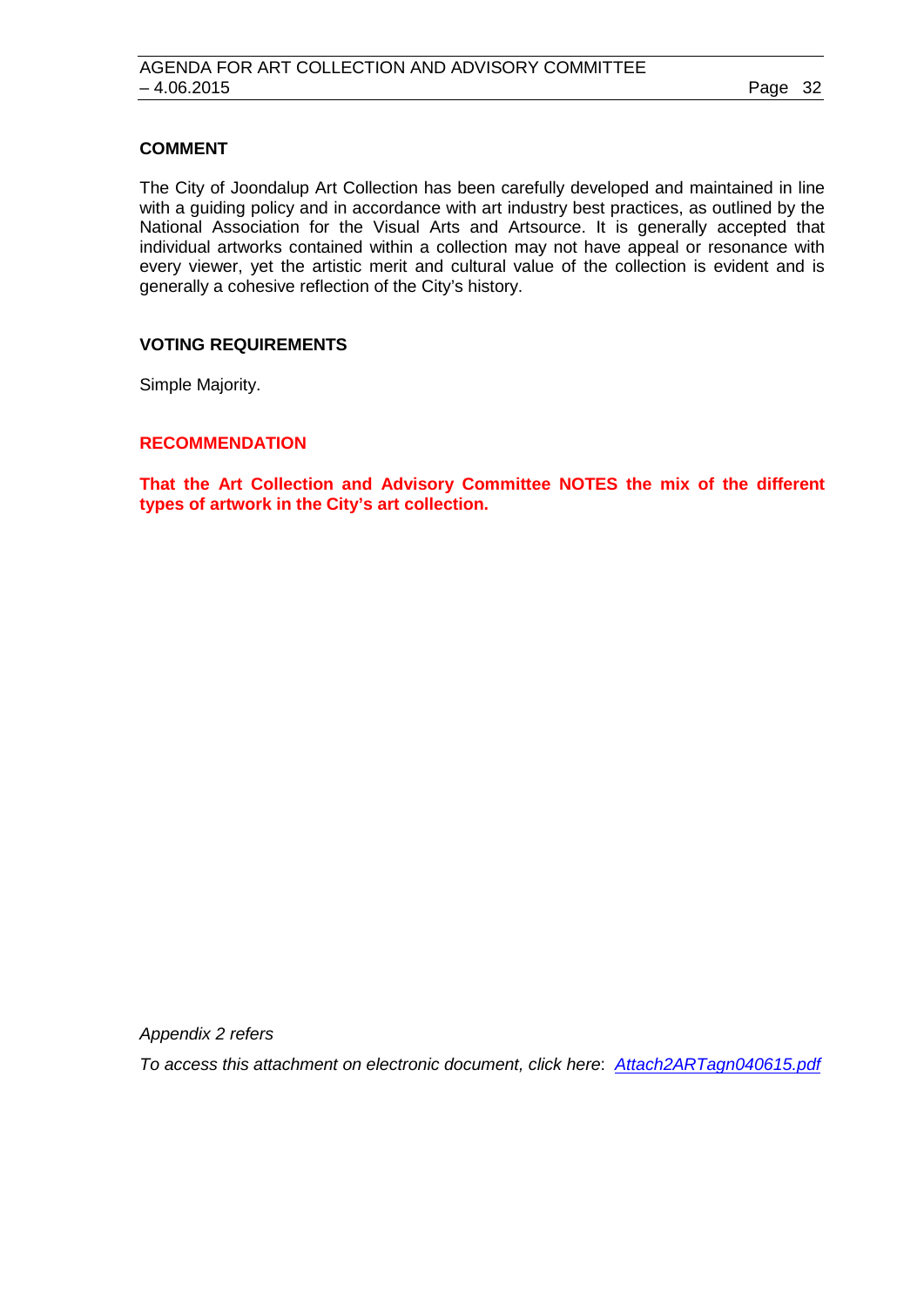## <span id="page-32-0"></span>**URGENT BUSINESS**

<span id="page-32-1"></span>**MOTIONS OF WHICH PREVIOUS NOTICE HAS BEEN GIVEN**

<span id="page-32-2"></span>**REQUESTS FOR REPORTS FOR FUTURE CONSIDERATION**

<span id="page-32-3"></span>**CLOSURE**